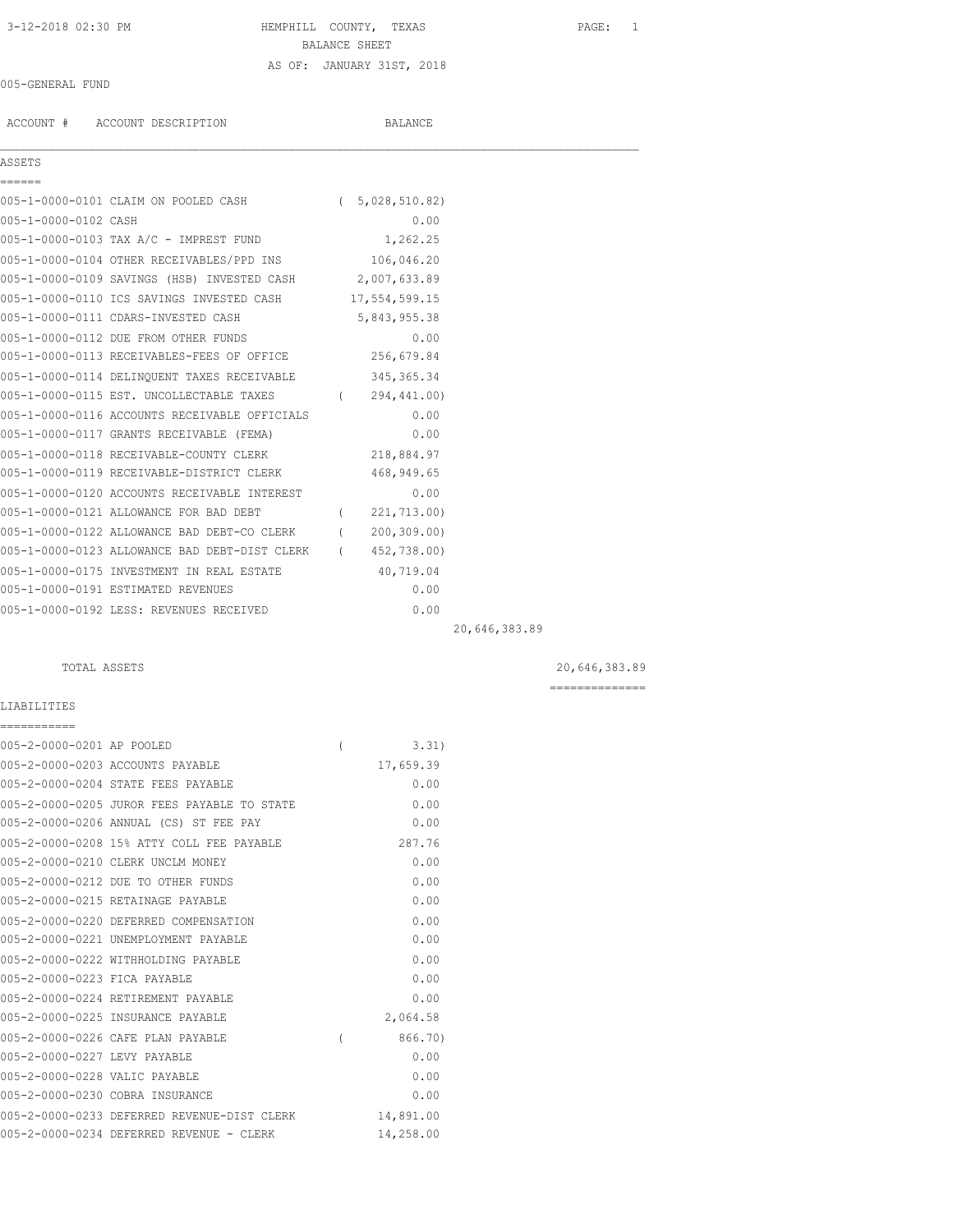3-12-2018 02:30 PM HEMPHILL COUNTY, TEXAS PAGE: 2 BALANCE SHEET

#### AS OF: JANUARY 31ST, 2018

### 005-GENERAL FUND

|                              | ACCOUNT # ACCOUNT DESCRIPTION                      | BALANCE   |  |
|------------------------------|----------------------------------------------------|-----------|--|
|                              | 005-2-0000-0236 DEFERRED REVENUE - JP              | 24,401.00 |  |
|                              | 005-2-0000-0238 DEFERRED TAX REVENUE               | 39,474.00 |  |
|                              | 005-2-0000-0261 SALES TAX REPORT                   | 0.00      |  |
|                              | 005-2-0000-0281 APPROPRIATIONS                     | 0.00      |  |
|                              | 005-2-0000-0282 LESS: EXPENDITURES                 | 0.00      |  |
|                              | 005-2-0000-0283 LESS: ENCUMBRANCES                 | 0.00      |  |
|                              | 005-2-0000-0290 PRIOR YR A/PAYABLE                 | 0.00      |  |
|                              | 005-2-0000-0301 1-CCC COURT COSTS COLLECTED        | 0.00      |  |
|                              | 005-2-0000-0306 6-BAIL BOND FEE                    | 256.50    |  |
|                              | 005-2-0000-0307 7-DNA CONVICTIONS                  | 0.00      |  |
|                              | 005-2-0000-0308 8-DNA CS COMM. SUPERVISION         | 0.00      |  |
|                              | 005-2-0000-0309 9-DNA JV TESTING FEE JV            | 0.00      |  |
|                              | 005-2-0000-0310 10-EMS TRAMA FUND                  | 0.00      |  |
|                              | 005-2-0000-0311 11-JPD-JUV PRO DIVERSION FEE       | 0.00      |  |
|                              | 0.00 005-2-0000-0312 12-JRF-JURY REIMBURSEMENT FEE |           |  |
|                              | 005-2-0000-0313 13-IDF INDIGENT DEFENSE FEE        | 0.00      |  |
|                              | 005-2-0000-0314 14-MVF MOVING VIOLATION FEE        | 0.00      |  |
|                              | 005-2-0000-0315 15-STF STATE TRAFFIC FINE          | 0.00      |  |
|                              | 005-2-0000-0316 16-POF PEACE OFFICER FEES          | 0.00      |  |
|                              | 005-2-0000-0317 17-FTA FAILURE TO APPEAR           | 0.00      |  |
|                              | 005-2-0000-0318 18-JUD FUND CONSTITUTIONAL         | 0.00      |  |
|                              | 005-2-0000-0320 MCW-MOTOR CARRIER WT               | 0.00      |  |
|                              | 005-2-0000-0321 TP-TIME PAYMENT FEE                | 0.00      |  |
|                              | 005-2-0000-0322 DRF-DRIVING RECORDS FEE            | 0.00      |  |
|                              | 005-2-0000-0323 JS-JUDICIAL SUPPORT FEE            | 0.00      |  |
|                              | 005-2-0000-0324 TPDF-TRUANCY PREV DIV FUND         | 0.00      |  |
|                              | 005-2-0000-0325 SPECIALTY COURT                    | 0.00      |  |
|                              | 005-2-0000-0326 7TH COURT OF APPEALS               | 0.00      |  |
| 005-2-0000-0327 OMNIBASE     |                                                    | 0.00      |  |
|                              | 005-2-0000-0328 PARKS&WILDLIFE                     | 0.00      |  |
|                              | 005-2-0000-0329 CHILD SAFETY SEAT                  | 61.52     |  |
| 005-2-0000-0330 CISD         |                                                    | 0.00      |  |
| 005-2-0000-0331 TRAILEE/CASA |                                                    | 0.00      |  |
|                              | 005-2-0000-0400 BIRTH-REMOTE ACCESS                | 0.00      |  |
|                              | 005-2-0000-0410 1-BIRTH CERTIFICATE FEE            | 0.00      |  |
|                              | 005-2-0000-0420 2-MLF MARRIAGE LICENSE FEE         | 0.00      |  |
|                              | 005-2-0000-0430 3-DIM DEC OF INFORMAL MARRIAGE     | 0.00      |  |
|                              | 005-2-0000-0440 4-NDF NONDISCLOSURE FEES           | 0.00      |  |
|                              | 005-2-0000-0450 5-TCV-JUROR DONATIONS              | 0.00      |  |
|                              | 005-2-0000-0460 6-JUSTICE CTS-INDIGENT LEGAL       | 0.00      |  |
|                              | 005-2-0000-0470 7A-STATUTORY PROBATE               | 0.00      |  |
|                              | 005-2-0000-0471 7B-JUDICIAL FUND FILING FEE        | 0.00      |  |
|                              | 005-2-0000-0480 8A-STATUTORY CO COURT              | 0.00      |  |
|                              | 005-2-0000-0481 8B-JUDICIAL FUND                   | 0.00      |  |
|                              | 005-2-0000-0490 9A-CONSTITUTIONAL CO COURT         | 0.00      |  |
|                              | 005-2-0000-0491 9B-JUDICIAL FUND FILING FEE        | 0.00      |  |
| 005-2-0000-0492 10A-DIVORCE  |                                                    | 0.00      |  |
|                              | 005-2-0000-0493 10B-OTHER THAN DIVORCE             | 0.00      |  |
|                              | 005-2-0000-0494 10C-INDIGENT LEGAL SERVICES        | 0.00      |  |
|                              | 005-2-0000-0495 11-JUDICIAL SUPPORT FEE            | 0.00      |  |
|                              | 005-2-0000-0496 SFP-ELECTRONIC FILING SYSTEM       | 0.00      |  |
|                              |                                                    |           |  |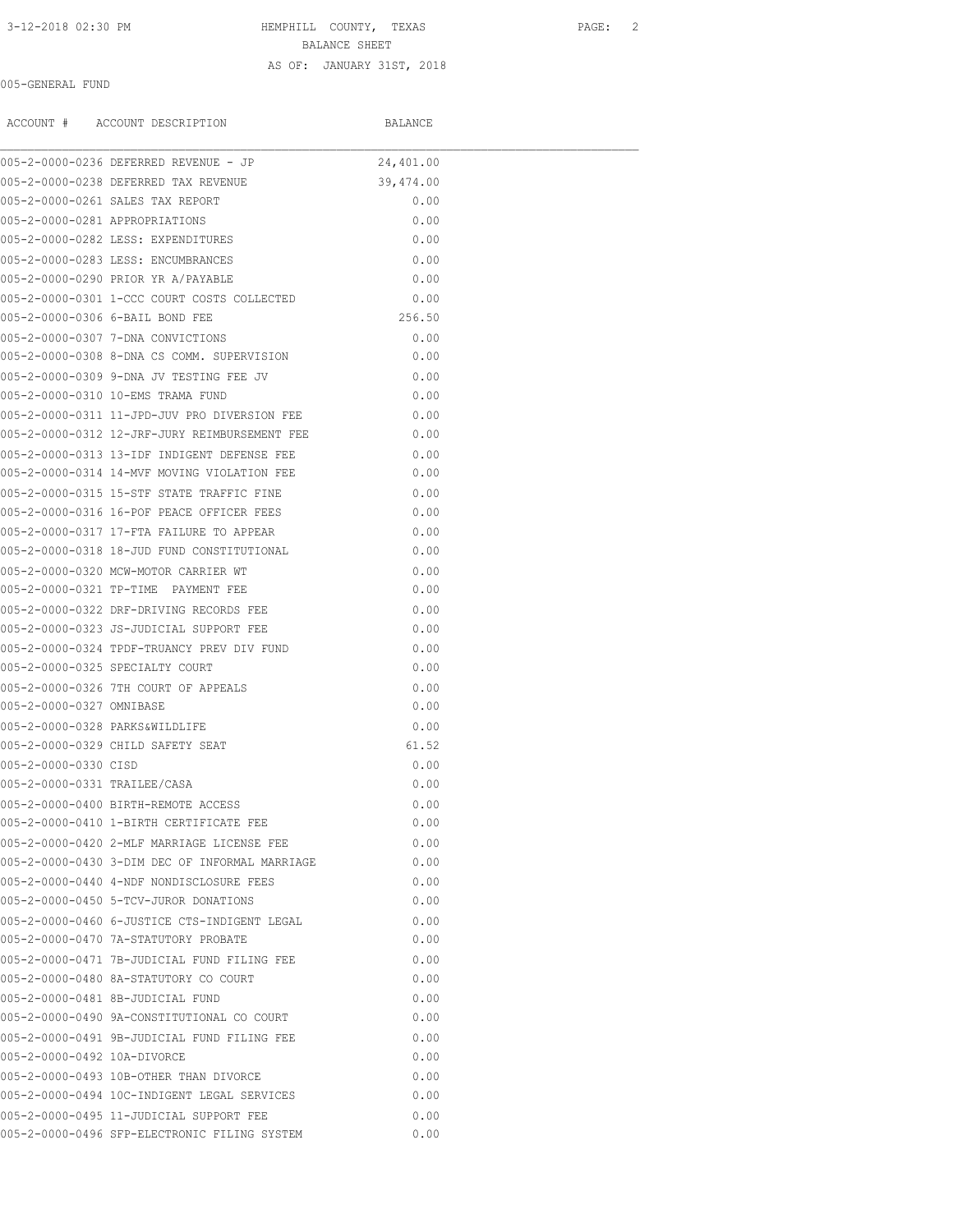# 3-12-2018 02:30 PM HEMPHILL COUNTY, TEXAS PAGE: 3

BALANCE SHEET

# AS OF: JANUARY 31ST, 2018

005-GENERAL FUND

| ACCOUNT # ACCOUNT DESCRIPTION |                                                   | BALANCE       |               |               |
|-------------------------------|---------------------------------------------------|---------------|---------------|---------------|
|                               | 005-2-0000-0497 TEXAS HOME VISITING PROGRAM       | 0.00          |               |               |
|                               | 005-2-0000-0498 JUDICIAL AND COURT PERSONEL TR    | 0.00          |               |               |
|                               | 005-2-1510-0221 UNEMPLOYMENT PAYABLE              | 0.00          |               |               |
|                               | 005-2-1520-0221 UNEMPLOYMENT PAYABLE              | 0.00          |               |               |
|                               | 005-2-1530-0221 UNEMPLOYMENT PAYABLE              | 0.00          |               |               |
|                               | 005-2-1540-0221 UNEMPLOYMENT PAYABLE              | 0.00          |               |               |
|                               | 005-2-2410-0221 UNEMPLOYMENT PAYABLE              | 0.00          |               |               |
|                               | 005-2-2500-0221 UNEMPLOYMENT PAYABLE              | 0.00          |               |               |
|                               | 005-2-2550-0221 UNEMPLOYMENT PAYABLE              | 0.00          |               |               |
|                               | 005-2-2560-0221 UNEMPLOYMENT PAYABLE              | 0.00          |               |               |
|                               | 005-2-3500-0221 UNEMPLOYMENT PAYABLE              | 0.00          |               |               |
|                               | 005-2-3600-0221 UNEMPLOYMENT PAYABLE              | 0.00          |               |               |
|                               | 005-2-7001-0221 UNEMPLOYMENT PAYABLE              | 0.00          |               |               |
| TOTAL LIABILITIES             |                                                   |               | 112,483.74    |               |
| EQUITY                        |                                                   |               |               |               |
| ======                        |                                                   |               |               |               |
|                               | 005-3-0000-0301 CURRENT FUND BALANCE              | 17,618,456.00 |               |               |
|                               | 005-3-0000-0302 BUDGETED FUND BALANCE             | 0.00          |               |               |
|                               | TOTAL BEGINNING EQUITY                            | 17,618,456.00 |               |               |
| TOTAL REVENUE                 |                                                   | 4,858,518.04  |               |               |
| TOTAL EXPENSES                |                                                   | 1,943,073.89  |               |               |
|                               | TOTAL REVENUE OVER/(UNDER) EXPENSES 2,915,444.15  |               |               |               |
|                               | TOTAL EQUITY & REV. OVER/(UNDER) EXP.             |               | 20,533,900.15 |               |
|                               | TOTAL LIABILITIES, EQUITY & REV.OVER/(UNDER) EXP. |               |               | 20,646,383.89 |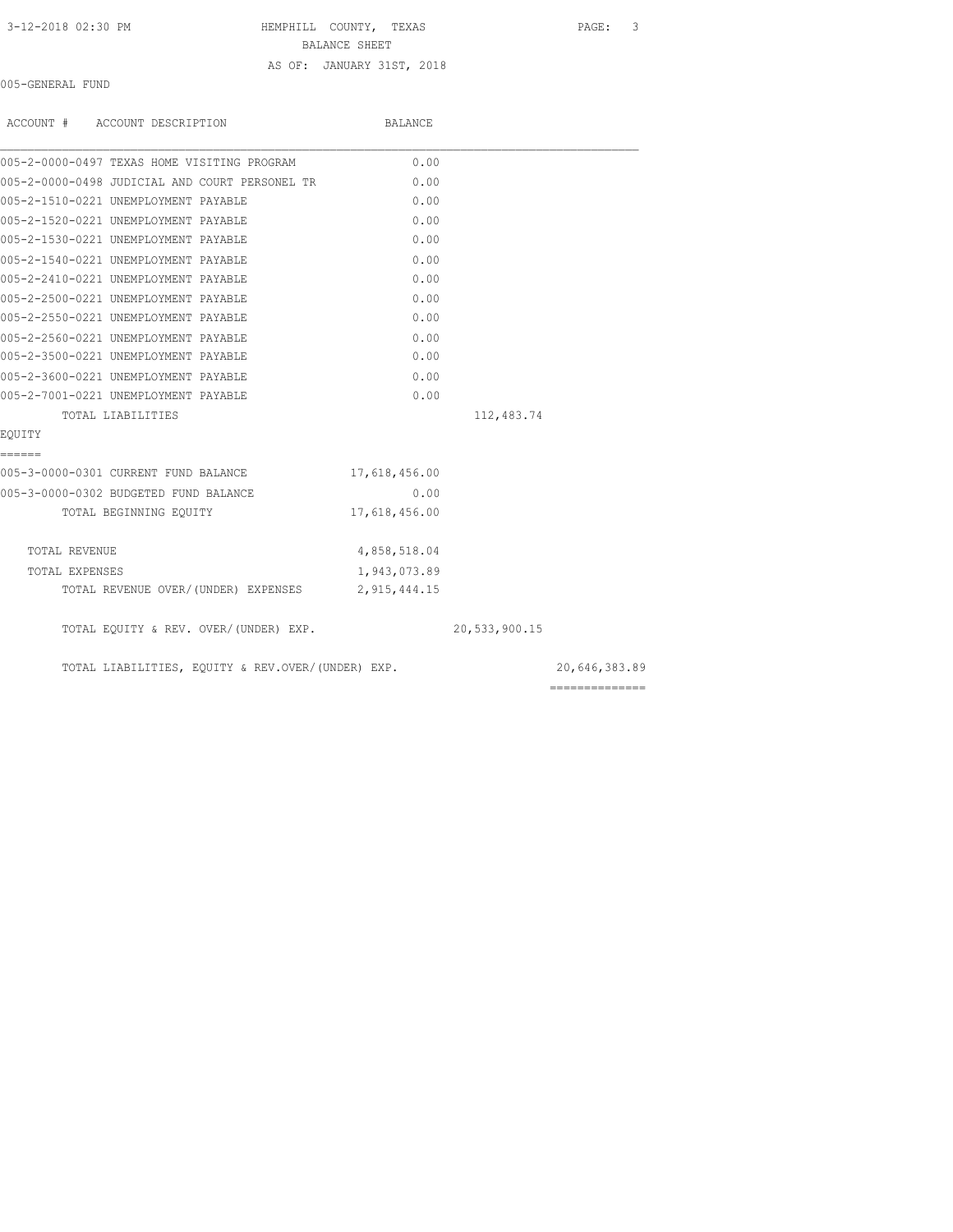| 3-12-2018 02:31 PM                                | HEMPHILL COUNTY, TEXAS<br>BALANCE SHEET |          | $\texttt{PAGE}$ :<br>1 |
|---------------------------------------------------|-----------------------------------------|----------|------------------------|
|                                                   | AS OF: JANUARY 31ST, 2018               |          |                        |
| 008-LAW LIBRARY                                   |                                         |          |                        |
| ACCOUNT # ACCOUNT DESCRIPTION                     | BALANCE                                 |          |                        |
| ASSETS                                            |                                         |          |                        |
| ======                                            |                                         |          |                        |
| 008-1-0000-0101 CLAIM ON POOLED CASH              | 8,314.26                                |          |                        |
| 008-1-0000-0102 CASH - LAW LIBRARY                | 0.00                                    |          |                        |
| 008-1-0000-0191 ESTIMATED REVENUES                | 0.00                                    |          |                        |
| 008-1-0000-0192 LESS: REVENUES RECEIVED           | 0.00                                    |          |                        |
|                                                   |                                         | 8,314.26 |                        |
| TOTAL ASSETS                                      |                                         |          | 8,314.26               |
| LIABILITIES                                       |                                         |          | ---------------        |
| ===========                                       |                                         |          |                        |
| 008-2-0000-0201 AP POOLED                         | 0.00                                    |          |                        |
| 008-2-0000-0203 ACOUNTS PAYABLE                   | 0.00                                    |          |                        |
| 008-2-0000-0222 PAYROLL W/H PAYABLE               | 0.00                                    |          |                        |
| 008-2-0000-0223 PAYROLL FICA PAYABLE              | 0.00                                    |          |                        |
| 008-2-0000-0224 PAYROLL RETIREMENT PAYABLE        | 0.00                                    |          |                        |
| 008-2-0000-0225 PAYROLL INSURANCE PAYABLE         | 0.00                                    |          |                        |
| 008-2-0000-0281 APPROPRIATIONS                    | 0.00                                    |          |                        |
| 008-2-0000-0282 LESS: EXPENDITURES                | 0.00                                    |          |                        |
| 008-2-0000-0283 LESS: ENCUMBRANCES                | 0.00                                    |          |                        |
| 008-2-0000-0290 PRIOR YEAR PAYABLES               | 0.00                                    |          |                        |
| TOTAL LIABILITIES                                 |                                         | 0.00     |                        |
| EQUITY                                            |                                         |          |                        |
| ------                                            |                                         |          |                        |
| 008-3-0000-0301 CURRENT FUND BALANCE              | 7,509.26                                |          |                        |
| 008-3-0000-0302 BUDGETED FUND BALANCE             | 0.00                                    |          |                        |
| TOTAL BEGINNING EQUITY                            | 7,509.26                                |          |                        |
| TOTAL REVENUE                                     | 805.00                                  |          |                        |
| TOTAL EXPENSES                                    | 0.00                                    |          |                        |
| TOTAL REVENUE OVER/(UNDER) EXPENSES               | 805.00                                  |          |                        |
| TOTAL EQUITY & REV. OVER/(UNDER) EXP.             |                                         | 8,314.26 |                        |
| TOTAL LIABILITIES, EQUITY & REV.OVER/(UNDER) EXP. |                                         |          | 8,314.26               |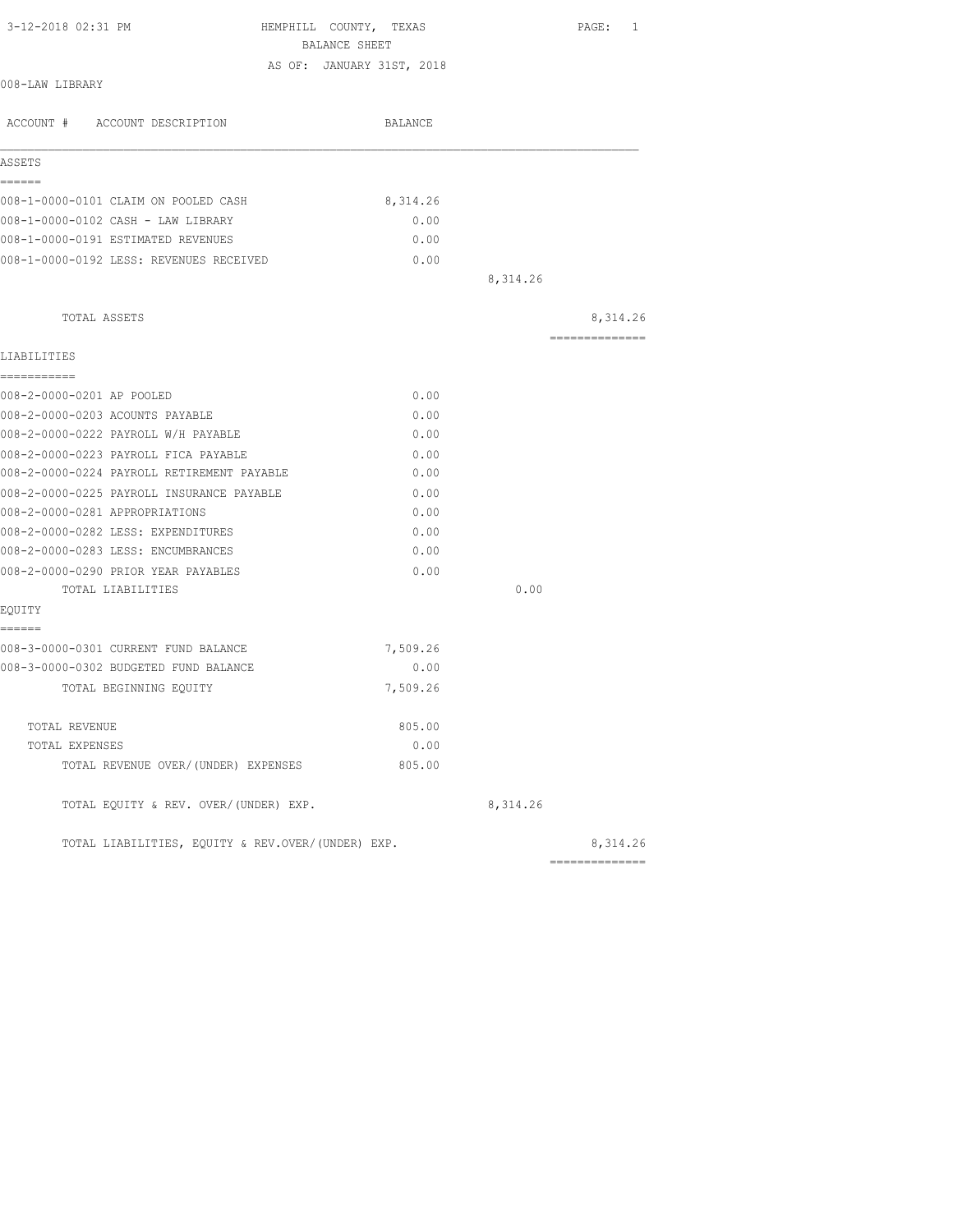| 3-12-2018 02:31 PM                                | HEMPHILL COUNTY, TEXAS<br>BALANCE SHEET | PAGE: 1        |
|---------------------------------------------------|-----------------------------------------|----------------|
|                                                   | AS OF: JANUARY 31ST, 2018               |                |
| 009-SECURITY FEE                                  |                                         |                |
| ACCOUNT # ACCOUNT DESCRIPTION                     | BALANCE                                 |                |
| ASSETS                                            |                                         |                |
| ------                                            |                                         |                |
| 009-1-0000-0101 CLAIM ON POOLED CASH              | 67,217.60                               |                |
| 009-1-0000-0102 CASH - COUNTY - SECURITY FEE      | 0.00                                    |                |
| 009-1-0000-0191 ESTIMATED REVENUES                | 0.00                                    |                |
| 009-1-0000-0192 LESS: REVENUES RECEIVED           | 0.00                                    |                |
|                                                   |                                         | 67,217.60      |
| TOTAL ASSETS                                      |                                         | 67,217.60      |
| LIABILITIES                                       |                                         | -------------- |
| -----------                                       |                                         |                |
| 009-2-0000-0201 AP POOLED                         | 0.00                                    |                |
| 009-2-0000-0203 ACOUNTS PAYABLE                   | 0.00                                    |                |
| 009-2-0000-0222 PAYROLL W/H PAYABLE               | 0.00                                    |                |
| 009-2-0000-0223 PAYROLL FICA PAYABLE              | 0.00                                    |                |
| 009-2-0000-0224 PAYROLL RETIREMENT PAYABLE        | 0.00                                    |                |
| 009-2-0000-0225 PAYROLL INSURANCE PAYABLE         | 0.00                                    |                |
| 009-2-0000-0281 APPROPRIATIONS                    | 0.00                                    |                |
| 009-2-0000-0282 LESS: EXPENDITURES                | 0.00                                    |                |
| 009-2-0000-0283 LESS: ENCUMBRANCES                | 0.00                                    |                |
| 009-2-0000-0290 PRIOR YR A/PAYABLE                | 0.00                                    |                |
| TOTAL LIABILITIES                                 |                                         | 0.00           |
| EQUITY<br>======                                  |                                         |                |
| 009-3-0000-0301 CURRENT FUND BALANCE              | 66, 347.46                              |                |
| 009-3-0000-0302 BUDGETED FUND BALANCE             | 0.00                                    |                |
| TOTAL BEGINNING EQUITY                            | 66, 347.46                              |                |
| TOTAL REVENUE                                     | 1,189.96                                |                |
| TOTAL EXPENSES                                    | 319.82                                  |                |
| TOTAL REVENUE OVER/(UNDER) EXPENSES               | 870.14                                  |                |
| TOTAL EQUITY & REV. OVER/(UNDER) EXP.             |                                         | 67,217.60      |
| TOTAL LIABILITIES, EOUITY & REV.OVER/(UNDER) EXP. |                                         | 67,217.60      |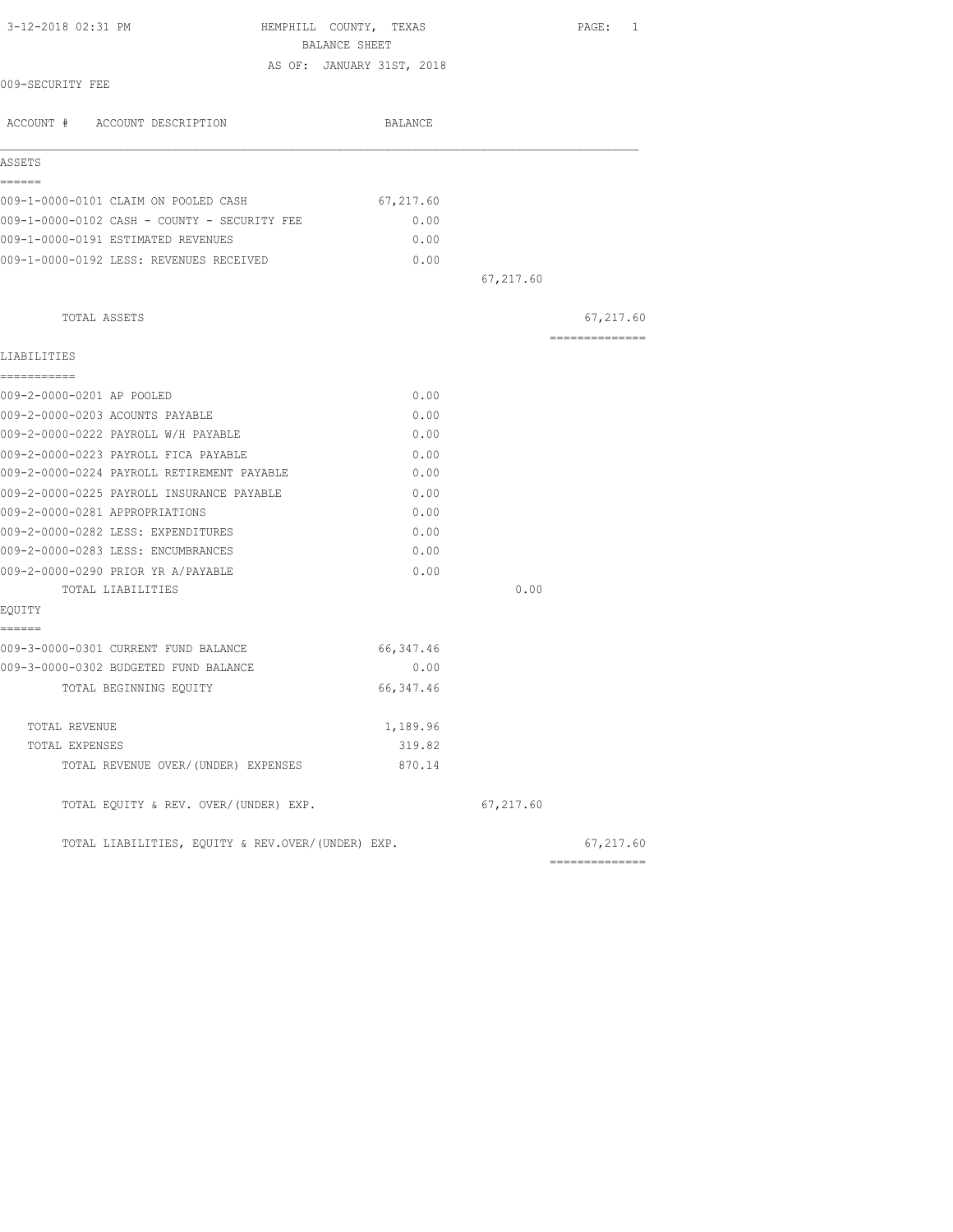HEMPHILL COUNTY, TEXAS PAGE: 1 BALANCE SHEET AS OF: JANUARY 31ST, 2018

010-AIRPORT

| ACCOUNT # ACCOUNT DESCRIPTION                     |          | BALANCE     |            |                 |
|---------------------------------------------------|----------|-------------|------------|-----------------|
| ASSETS                                            |          |             |            |                 |
| ======<br>010-1-0000-0102 CASH - AIRPORT          |          | 288, 338.64 |            |                 |
| 010-1-0000-0104 AIRPORT PREPAID INSURANCE         |          | 1,920.00    |            |                 |
| 010-1-0000-0110 INVESTED CASH/YR 2000             |          | 0.00        |            |                 |
| 010-1-0000-0111 INVESTED CASH/AIRPORT             |          | 0.00        |            |                 |
| 010-1-0000-0191 ESTIMATED REVENUES                |          | 0.00        |            |                 |
| 010-1-0000-0192 LESS: REVENUES RECEIVED           |          | 0.00        |            |                 |
|                                                   |          |             | 290,258.64 |                 |
| TOTAL ASSETS                                      |          |             |            | 290,258.64      |
| LIABILITIES                                       |          |             |            | --------------- |
| -----------<br>010-2-0000-0203 ACCOUNTS PAYABLE   |          | 492.01      |            |                 |
| 010-2-0000-0222 PAYROLL W/H PAYABLE               |          | 0.00        |            |                 |
| 010-2-0000-0223 PAYROLL FICA PAYABLE              |          | 0.00        |            |                 |
| 010-2-0000-0224 PAYROLL RETIREMENT PAYABLE        |          | 0.00        |            |                 |
| 010-2-0000-0225 PAYROLL INSURANCE PAYABLE         |          | 0.00        |            |                 |
| 010-2-0000-0235 DUE TO GENERAL FUND               |          | 0.00        |            |                 |
| 010-2-0000-0281 APPROPRIATIONS                    |          | 0.00        |            |                 |
| 010-2-0000-0282 LESS: EXPENDITURES                |          | 0.00        |            |                 |
| 010-2-0000-0283 LESS: ENCUMBRANCES                |          | 0.00        |            |                 |
| 010-2-0000-0290 PRIOR YR A/PAYABLE                | $\left($ | 50,000.00)  |            |                 |
| TOTAL LIABILITIES                                 |          | $\sqrt{2}$  | 49,507.99) |                 |
| EOUITY<br>======                                  |          |             |            |                 |
| 010-3-0000-0301 CURRENT FUND BALANCE              |          | 374,564.47  |            |                 |
| 010-3-0000-0302 BUDGETED FUND BALANCE             |          | 0.00        |            |                 |
| TOTAL BEGINNING EQUITY                            |          | 374,564.47  |            |                 |
| TOTAL REVENUE                                     |          | 42,556.92   |            |                 |
| TOTAL EXPENSES                                    |          | 77,354.76   |            |                 |
| TOTAL REVENUE OVER/(UNDER) EXPENSES (34,797.84)   |          |             |            |                 |
| TOTAL EQUITY & REV. OVER/(UNDER) EXP.             |          |             | 339,766.63 |                 |
| TOTAL LIABILITIES, EQUITY & REV.OVER/(UNDER) EXP. |          |             |            | 290,258.64      |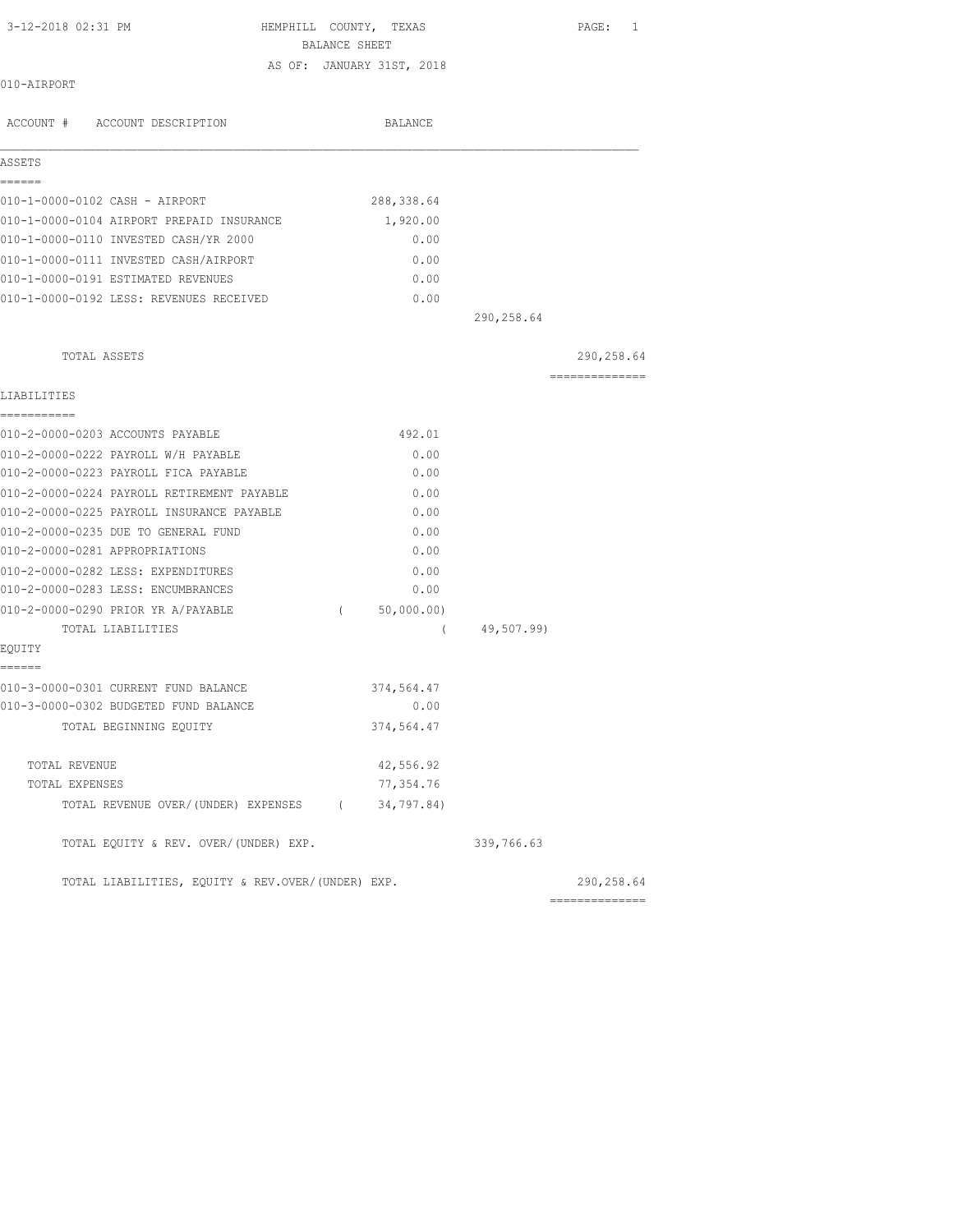| 3-12-2018 02:31 PM                                                           | HEMPHILL COUNTY, TEXAS<br>BALANCE SHEET |                | PAGE: 1        |
|------------------------------------------------------------------------------|-----------------------------------------|----------------|----------------|
| 011-ROAD & BRIDGE PCT 1                                                      | AS OF: JANUARY 31ST, 2018               |                |                |
|                                                                              |                                         |                |                |
| ACCOUNT # ACCOUNT DESCRIPTION                                                | BALANCE                                 |                |                |
| ASSETS                                                                       |                                         |                |                |
| ======                                                                       |                                         |                |                |
| 011-1-0000-0101 CLAIM ON POOLED CASH                                         | 1,115,253.93                            |                |                |
| 011-1-0000-0102 CASH - ROAD & BRIDGE PCT 1                                   | 0.00                                    |                |                |
| 011-1-0000-0104 PCT 1 PREPAID INSURANCE                                      | 788.00                                  |                |                |
| 011-1-0000-0110 INVESTMENTS<br>011-1-0000-0118 PROPERTY TAX RECEIVABLE       | 0.00                                    |                |                |
|                                                                              | 17,548.43                               |                |                |
| 011-1-0000-0121 ALLOWANCE FOR BAD DEBT<br>011-1-0000-0191 ESTIMATED REVENUES | (14, 764.53)<br>0.00                    |                |                |
| 011-1-0000-0192 LESS: REVENUES RECEIVED                                      | 0.00                                    |                |                |
|                                                                              |                                         |                |                |
|                                                                              |                                         | 1, 118, 825.83 |                |
| TOTAL ASSETS                                                                 |                                         |                | 1,118,825.83   |
| LIABILITIES                                                                  |                                         |                | ============== |
| ===========<br>011-2-0000-0201 AP POOLED                                     | 0.00                                    |                |                |
| 011-2-0000-0203 ACOUNTS PAYABLE                                              | 0.00                                    |                |                |
| 011-2-0000-0211 DUE FROM OTHER FUNDS                                         | 0.00                                    |                |                |
| 011-2-0000-0220 DEFERRED COMPENSATION                                        | 0.00                                    |                |                |
| 011-2-0000-0222 WITHHOLDING PAYABLE                                          | 0.00                                    |                |                |
| 011-2-0000-0223 FICA PAYABLE                                                 | 0.00                                    |                |                |
| 011-2-0000-0224 RETIREMENT PAYABLE                                           | 0.00                                    |                |                |
| 011-2-0000-0225 INSURANCE PAYABLE                                            | 19.58                                   |                |                |
| 011-2-0000-0226 CAFE PLAN PAYABLE                                            | 0.00                                    |                |                |
| 011-2-0000-0228 VALIC PAYABLE                                                | 0.00                                    |                |                |
| 011-2-0000-0230 DEFERRED REVENUE                                             | 2,153.91                                |                |                |
| 011-2-0000-0281 APPROPRIATIONS                                               | 0.00                                    |                |                |
| 011-2-0000-0282 LESS: EXPENDITURES                                           | 0.00                                    |                |                |
| 011-2-0000-0283 LESS: ENCUMBRANCES                                           | 0.00                                    |                |                |
| 011-2-0000-0290 PRIOR YR A/PAYABLE                                           | 0.00                                    |                |                |
| 011-2-4011-0221 UNEMPLOYMENT PAYABLE                                         | 0.00                                    |                |                |
| TOTAL LIABILITIES<br>EQUITY                                                  |                                         | 2,173.49       |                |
| ------                                                                       |                                         |                |                |
| 011-3-0000-0301 CURRENT FUND BALANCE                                         | 933,630.34                              |                |                |
| 011-3-0000-0302 BUDGETED FUND BALANCE                                        | 0.00                                    |                |                |
| TOTAL BEGINNING EQUITY                                                       | 933,630.34                              |                |                |
| TOTAL REVENUE                                                                | 270, 293.78                             |                |                |
| TOTAL EXPENSES                                                               | 87, 271.78                              |                |                |
| TOTAL REVENUE OVER/(UNDER) EXPENSES                                          | 183,022.00                              |                |                |
| TOTAL EQUITY & REV. OVER/(UNDER) EXP.                                        |                                         | 1, 116, 652.34 |                |
| TOTAL LIABILITIES, EQUITY & REV.OVER/(UNDER) EXP.                            |                                         | ============== | 1, 118, 825.83 |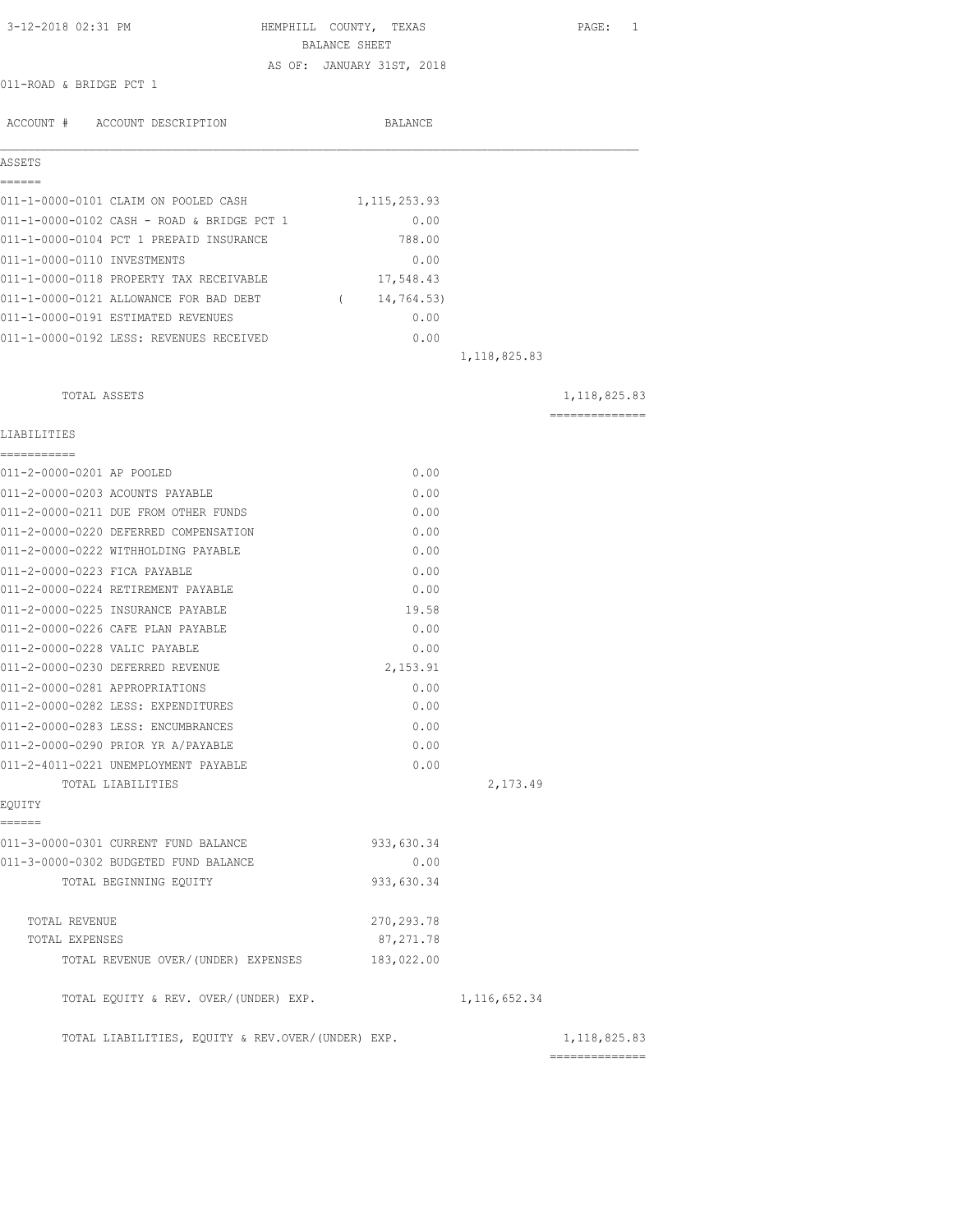| 3-12-2018 02:31 PM                                                                 | HEMPHILL COUNTY, TEXAS<br>BALANCE SHEET |              | PAGE: 1                        |
|------------------------------------------------------------------------------------|-----------------------------------------|--------------|--------------------------------|
|                                                                                    | AS OF: JANUARY 31ST, 2018               |              |                                |
| 012-ROAD & BRIDGE PCT 2                                                            |                                         |              |                                |
| ACCOUNT # ACCOUNT DESCRIPTION                                                      | <b>BALANCE</b>                          |              |                                |
| ASSETS                                                                             |                                         |              |                                |
| ======                                                                             |                                         |              |                                |
| 012-1-0000-0101 CLAIM ON POOLED CASH<br>012-1-0000-0102 CASH - ROAD & BRIDGE PCT 2 | 1,540,624.64<br>0.00                    |              |                                |
| 012-1-0000-0104 PCT 2 PREPAID INSURANCE                                            | 788.00                                  |              |                                |
| 012-1-0000-0110 INVESTMENTS                                                        | (17, 095.51)                            |              |                                |
| 012-1-0000-0118 PROPERTY TAX RECEIVABLE                                            | 35,707.48                               |              |                                |
| 012-1-0000-0121 ALLOWANCE FOR BAD DEBT                                             | 15,659.35<br>$\left($                   |              |                                |
| 012-1-0000-0191 ESTIMATED REVENUES                                                 | 0.00                                    |              |                                |
| 012-1-0000-0192 LESS: REVENUES RECEIVED                                            | 0.00                                    |              |                                |
|                                                                                    |                                         | 1,544,365.26 |                                |
|                                                                                    |                                         |              |                                |
| TOTAL ASSETS                                                                       |                                         |              | 1,544,365.26<br>============== |
| LIABILITIES                                                                        |                                         |              |                                |
| ===========<br>012-2-0000-0201 AP POOLED                                           | 0.00                                    |              |                                |
| 012-2-0000-0203 ACOUNTS PAYABLE                                                    | 0.00                                    |              |                                |
| 012-2-0000-0211 DUE FROM OTHER FUNDS                                               | 0.00                                    |              |                                |
| 012-2-0000-0220 DEFERRED COMPENSATION                                              | 0.00                                    |              |                                |
| 012-2-0000-0222 WITHHOLDING PAYABLE                                                | 0.00                                    |              |                                |
| 012-2-0000-0223 FICA PAYABLE                                                       | 0.00                                    |              |                                |
| 012-2-0000-0224 RETIREMENT PAYABLE                                                 | 0.00                                    |              |                                |
| 012-2-0000-0225 INSURANCE PAYABLE                                                  | 0.00                                    |              |                                |
| 012-2-0000-0226 CAFE PLAN PAYABLE                                                  | 150.00                                  |              |                                |
| 012-2-0000-0227 LEVY PAYABLE                                                       | 0.00                                    |              |                                |
| 012-2-0000-0228 VAL DEF                                                            | 0.00                                    |              |                                |
| 012-2-0000-0230 DEFERRED REVENUE                                                   | 2,284.45                                |              |                                |
| 012-2-0000-0281 APPROPRIATIONS                                                     | 0.00                                    |              |                                |
| 012-2-0000-0282 LESS: EXPENDITURES                                                 | 0.00                                    |              |                                |
| 012-2-0000-0283 LESS: ENCUMBRANCES                                                 | 0.00                                    |              |                                |
| 012-2-0000-0290 PRIOR YR A/PAYABLE                                                 | 0.00                                    |              |                                |
| 012-2-4012-0221 UNEMPLOYMENT PAYABLE                                               | 0.00                                    |              |                                |
| TOTAL LIABILITIES                                                                  |                                         | 2,434.45     |                                |
| EQUITY<br>------                                                                   |                                         |              |                                |
| 012-3-0000-0301 CURRENT FUND BALANCE                                               | 1,341,001.45                            |              |                                |
| 012-3-0000-0302 BUDGETED FUND BALANCE                                              | 0.00                                    |              |                                |
| TOTAL BEGINNING EQUITY                                                             | 1,341,001.45                            |              |                                |
| TOTAL REVENUE                                                                      | 286,675.49                              |              |                                |
| TOTAL EXPENSES                                                                     | 85,746.13                               |              |                                |
| TOTAL REVENUE OVER/(UNDER) EXPENSES                                                | 200,929.36                              |              |                                |
| TOTAL EQUITY & REV. OVER/(UNDER) EXP.                                              |                                         | 1,541,930.81 |                                |
| TOTAL LIABILITIES, EQUITY & REV.OVER/(UNDER) EXP.                                  |                                         |              | 1,544,365.26<br>============== |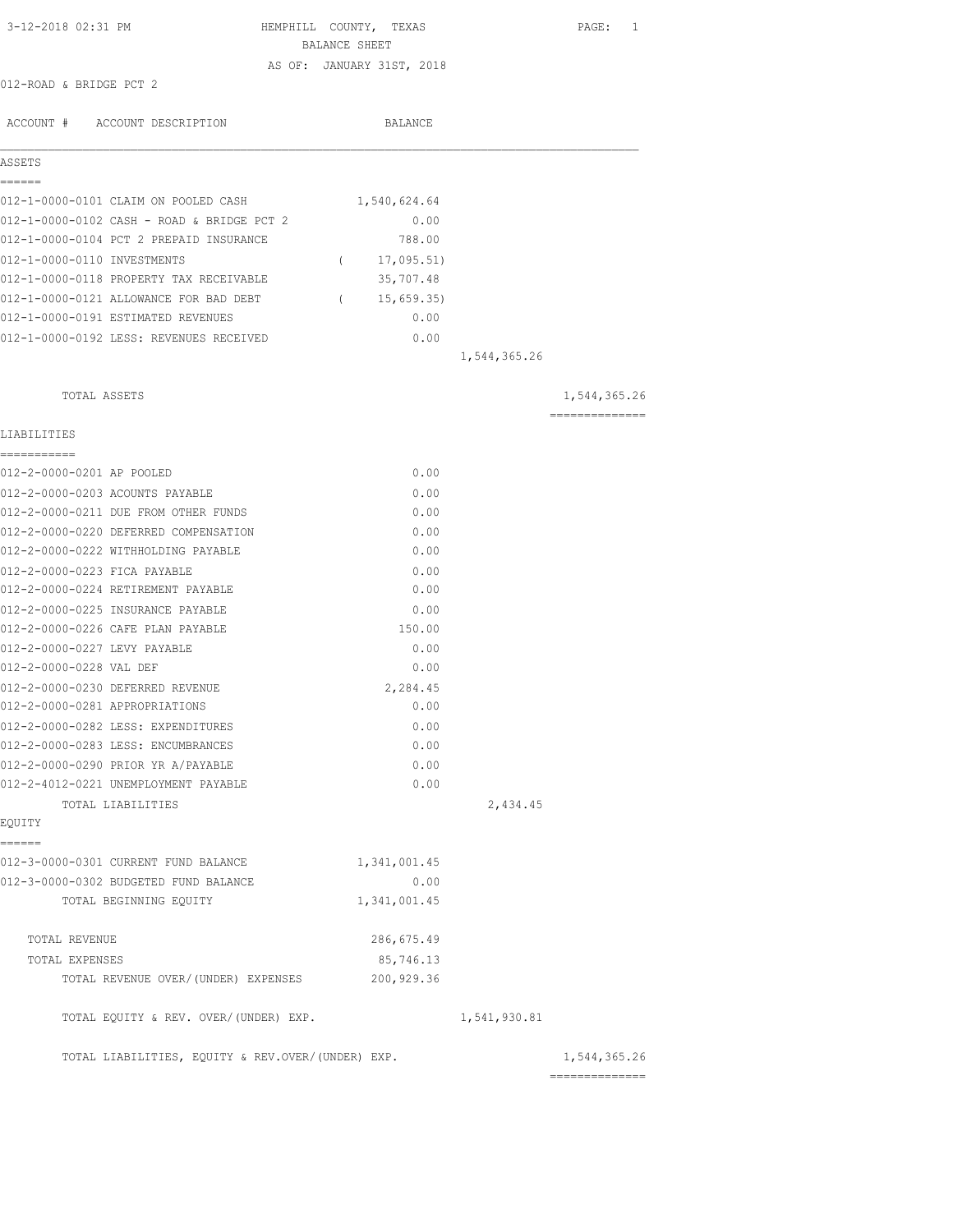| 3-12-2018 02:31 PM                                 | HEMPHILL COUNTY, TEXAS<br>BALANCE SHEET |              | PAGE: 1      |
|----------------------------------------------------|-----------------------------------------|--------------|--------------|
|                                                    | AS OF: JANUARY 31ST, 2018               |              |              |
| 013-ROAD & BRIDGE PCT 3                            |                                         |              |              |
| ACCOUNT # ACCOUNT DESCRIPTION                      | BALANCE                                 |              |              |
| ASSETS                                             |                                         |              |              |
| ======                                             |                                         |              |              |
| 013-1-0000-0101 CLAIM ON POOLED CASH               | 1,572,235.75                            |              |              |
| 013-1-0000-0102 CASH - ROAD & BRIDGE PCT 3         | 0.00                                    |              |              |
| 013-1-0000-0104 PCT 3 PREPAID INSURANCE            | 1,313.00                                |              |              |
| 013-1-0000-0110 INVESTMENTS                        | 0.00                                    |              |              |
| 013-1-0000-0118 PROPERTY TAX RECEIVABLE            | 37,223.95                               |              |              |
| 013-1-0000-0121 ALLOWANCE FOR BAD DEBT (31,318.70) |                                         |              |              |
| 013-1-0000-0191 ESTIMATED REVENUES                 | 0.00                                    |              |              |
| 013-1-0000-0192 LESS: REVENUES RECEIVED            | 0.00                                    |              |              |
|                                                    |                                         | 1,579,454.00 |              |
| TOTAL ASSETS                                       |                                         |              | 1,579,454.00 |
| LIABILITIES                                        |                                         |              |              |
| -----------<br>013-2-0000-0201 AP POOLED           | 1,760.62)<br>$\left($                   |              |              |
| 013-2-0000-0203 ACOUNTS PAYABLE                    | 41.50                                   |              |              |
| 013-2-0000-0211 DUE FROM OTHER FUNDS               | 0.00                                    |              |              |
| 013-2-0000-0222 WITHHOLDING PAYABLE                | 0.00                                    |              |              |
| 013-2-0000-0223 FICA PAYABLE                       | 0.00                                    |              |              |
| 013-2-0000-0224 RETIREMENT PAYABLE                 | 0.00                                    |              |              |
| 013-2-0000-0225 INSURANCE PAYABLE                  | 0.00                                    |              |              |
| 013-2-0000-0226 CAFE PLAN PAYABLE                  | 0.00                                    |              |              |
| 013-2-0000-0227 LEVY PAYABLE                       | 0.00                                    |              |              |
| 013-2-0000-0230 DEFERRED REVENUE                   | 4,568.90                                |              |              |
| 013-2-0000-0281 APPROPRIATIONS                     | 0.00                                    |              |              |
| 013-2-0000-0282 LESS: EXPENDITURES                 | 0.00                                    |              |              |
| 013-2-0000-0283 LESS: ENCUMBRANCES                 | 0.00                                    |              |              |
| 013-2-0000-0290 PRIOR YR A/PAYABLE                 | 0.00                                    |              |              |
| 013-2-4013-0221 UNEMPLOYMENT PAYABLE               | 0.00                                    |              |              |
| TOTAL LIABILITIES                                  |                                         | 2,849.78     |              |
| EQUITY                                             |                                         |              |              |
| ------<br>013-3-0000-0301 CURRENT FUND BALANCE     | 1,191,930.65                            |              |              |
| 013-3-0000-0302 BUDGETED FUND BALANCE              | 0.00                                    |              |              |
| TOTAL BEGINNING EQUITY                             | 1,191,930.65                            |              |              |
| TOTAL REVENUE                                      | 644,391.00                              |              |              |
| TOTAL EXPENSES                                     | 259,717.43                              |              |              |
| TOTAL REVENUE OVER/(UNDER) EXPENSES                | 384,673.57                              |              |              |
| TOTAL EQUITY & REV. OVER/(UNDER) EXP.              |                                         | 1,576,604.22 |              |
| TOTAL LIABILITIES, EQUITY & REV.OVER/(UNDER) EXP.  |                                         |              | 1,579,454.00 |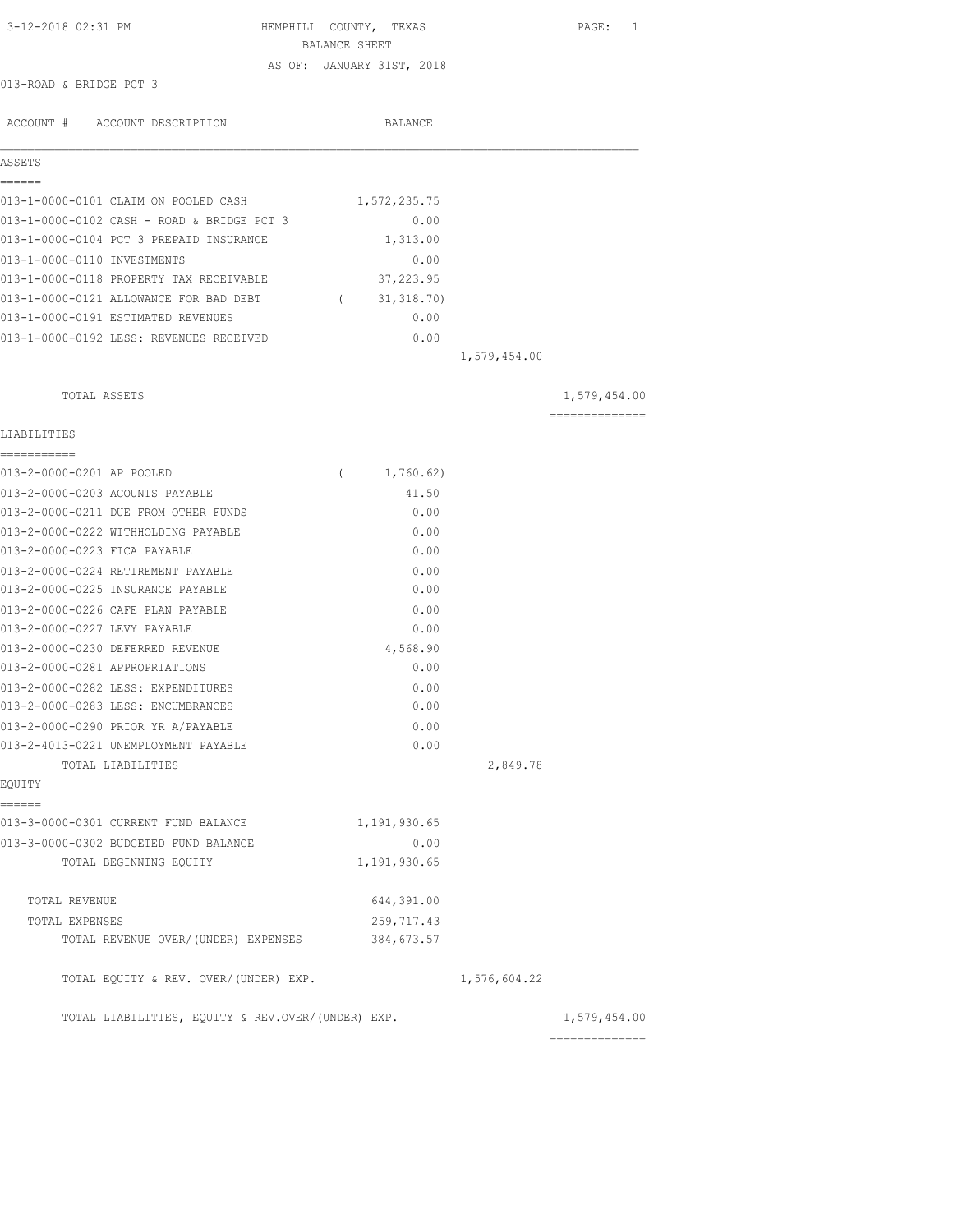| 3-12-2018 02:31 PM                                | HEMPHILL COUNTY, TEXAS<br>BALANCE SHEET |              | PAGE: 1                        |
|---------------------------------------------------|-----------------------------------------|--------------|--------------------------------|
|                                                   | AS OF: JANUARY 31ST, 2018               |              |                                |
| 014-ROAD & BRIDGE PCT 4                           |                                         |              |                                |
| ACCOUNT # ACCOUNT DESCRIPTION                     | BALANCE                                 |              |                                |
| ASSETS                                            |                                         |              |                                |
| ------<br>014-1-0000-0101 CLAIM ON POOLED CASH    | 1,587,872.74                            |              |                                |
| 014-1-0000-0102 CASH - ROAD & BRIDGE PCT 4        | 0.00                                    |              |                                |
| 014-1-0000-0104 PCT 4 PREPAID INSURANCE           | 2,033.20                                |              |                                |
| 014-1-0000-0110 INVESTMENTS                       | 720.20)<br>$\left($                     |              |                                |
| 014-1-0000-0118 PROPERTY TAX RECEIVABLE           | 32,969.78                               |              |                                |
| 014-1-0000-0121 ALLOWANCE FOR BAD DEBT            | 27,739.42)<br>$\sqrt{2}$                |              |                                |
| 014-1-0000-0191 ESTIMATED REVENUES                | 0.00                                    |              |                                |
| 014-1-0000-0192 LESS: REVENUES RECEIVED           | 0.00                                    |              |                                |
|                                                   |                                         | 1,594,416.10 |                                |
|                                                   |                                         |              |                                |
| TOTAL ASSETS                                      |                                         |              | 1,594,416.10<br>============== |
| LIABILITIES                                       |                                         |              |                                |
| ===========<br>014-2-0000-0201 AP POOLED          | 0.00                                    |              |                                |
| 014-2-0000-0203 ACOUNTS PAYABLE                   | 39.00                                   |              |                                |
| 014-2-0000-0211 DUE FROM OTHER FUNDS              | 0.00                                    |              |                                |
| 014-2-0000-0222 WITHHOLDING PAYABLE               | 0.00                                    |              |                                |
| 014-2-0000-0223 FICA PAYABLE                      | 0.00                                    |              |                                |
| 014-2-0000-0224 RETIREMENT PAYABLE                | 0.00                                    |              |                                |
| 014-2-0000-0225 INSURANCE PAYABLE                 | 16.60                                   |              |                                |
| 014-2-0000-0226 CAFE PLAN PAYABLE                 | 0.00                                    |              |                                |
| 014-2-0000-0227 LEVY PAYABLE                      | 0.00                                    |              |                                |
| 014-2-0000-0230 DEFERRED REVENUE                  | 4,046.74                                |              |                                |
| 014-2-0000-0281 APPROPRIATIONS                    | 0.00                                    |              |                                |
| 014-2-0000-0282 LESS: EXPENDITURES                | 0.00                                    |              |                                |
| 014-2-0000-0283 LESS: ENCUMBRANCES                | 0.00                                    |              |                                |
| 014-2-0000-0290 PRIOR YR A/PAYABLE                | 0.00                                    |              |                                |
| 014-2-4014-0221 UNEMPLOYMENT PAYABLE              | 0.00                                    |              |                                |
| TOTAL LIABILITIES                                 |                                         | 4,102.34     |                                |
| EOUITY<br>======                                  |                                         |              |                                |
| 014-3-0000-0301 CURRENT FUND BALANCE              | 1,228,923.00                            |              |                                |
| 014-3-0000-0302 BUDGETED FUND BALANCE             | 0.00                                    |              |                                |
| TOTAL BEGINNING EQUITY                            | 1,228,923.00                            |              |                                |
| TOTAL REVENUE                                     | 516,286.15                              |              |                                |
| TOTAL EXPENSES                                    | 154,895.39                              |              |                                |
| TOTAL REVENUE OVER/(UNDER) EXPENSES               | 361,390.76                              |              |                                |
| TOTAL EQUITY & REV. OVER/(UNDER) EXP.             |                                         | 1,590,313.76 |                                |
| TOTAL LIABILITIES, EQUITY & REV.OVER/(UNDER) EXP. |                                         |              | 1,594,416.10                   |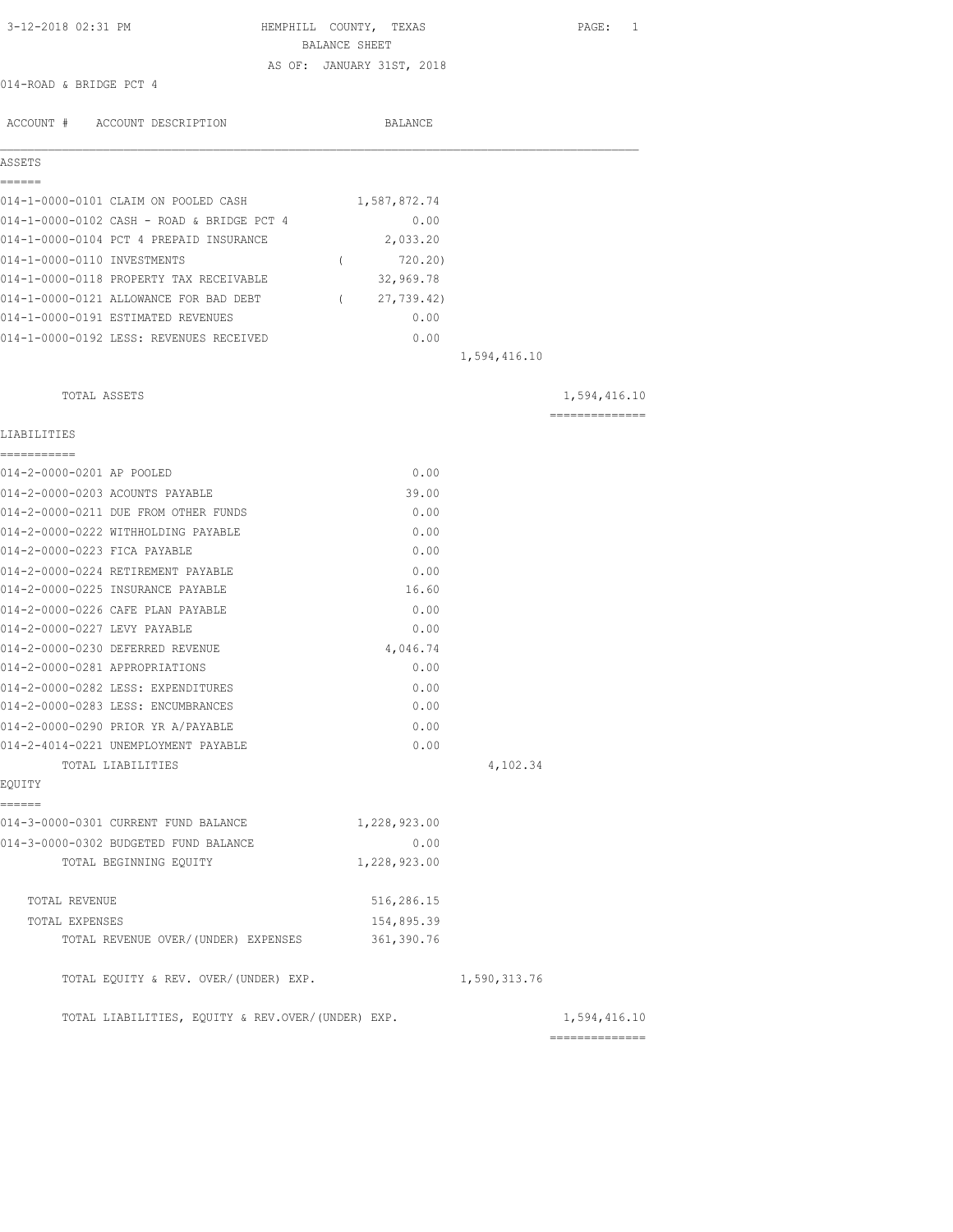| BALANCE SHEET<br>AS OF: JANUARY 31ST, 2018        |           |           |                |
|---------------------------------------------------|-----------|-----------|----------------|
|                                                   |           |           |                |
|                                                   |           |           |                |
| 022-CO RECORDS PRESERVATION                       |           |           |                |
| ACCOUNT # ACCOUNT DESCRIPTION                     | BALANCE   |           |                |
| ASSETS                                            |           |           |                |
| ======<br>022-1-0000-0101 CLAIM ON POOLED CASH    | 20,928.14 |           |                |
| 022-1-0000-0102 CASH - COUNTY-RECORDS PRESERVA    | 0.00      |           |                |
| 022-1-0000-0191 ESTIMATED REVENUES                | 0.00      |           |                |
| 022-1-0000-0192 LESS: REVENUES RECEIVED           | 0.00      |           |                |
|                                                   |           | 20,928.14 |                |
| TOTAL ASSETS                                      |           |           | 20,928.14      |
| LIABILITIES                                       |           |           | ============== |
| ------------                                      |           |           |                |
| 022-2-0000-0201 AP POOLED                         | 0.00      |           |                |
| 022-2-0000-0203 ACOUNTS PAYABLE                   | 0.00      |           |                |
| 022-2-0000-0222 PAYROLL W/H PAYABLE               | 0.00      |           |                |
| 022-2-0000-0223 PAYROLL FICA PAYABLE              | 0.00      |           |                |
| 022-2-0000-0224 PAYROLL RETIREMENT PAYABLE        | 0.00      |           |                |
| 022-2-0000-0225 PAYROLL INSURANCE PAYABLE         | 0.00      |           |                |
| 022-2-0000-0281 APPROPRIATIONS                    | 0.00      |           |                |
| 022-2-0000-0282 LESS: EXPENDITURES                | 0.00      |           |                |
| 022-2-0000-0283 LESS: ENCUMBRANCES                | 0.00      |           |                |
| 022-2-0000-0290 PRIOR YR A/PAYABLE                | 0.00      |           |                |
| TOTAL LIABILITIES                                 |           | 0.00      |                |
| EQUITY                                            |           |           |                |
| ======<br>022-3-0000-0301 CURRENT FUND BALANCE    | 19,365.59 |           |                |
| 022-3-0000-0302 BUDGETED FUND BALANCE             | 0.00      |           |                |
| TOTAL BEGINNING EQUITY                            | 19,365.59 |           |                |
| TOTAL REVENUE                                     | 1,562.55  |           |                |
| TOTAL EXPENSES                                    | 0.00      |           |                |
| TOTAL REVENUE OVER/(UNDER) EXPENSES               | 1,562.55  |           |                |
| TOTAL EQUITY & REV. OVER/(UNDER) EXP.             |           | 20,928.14 |                |
| TOTAL LIABILITIES, EQUITY & REV.OVER/(UNDER) EXP. |           |           | 20,928.14      |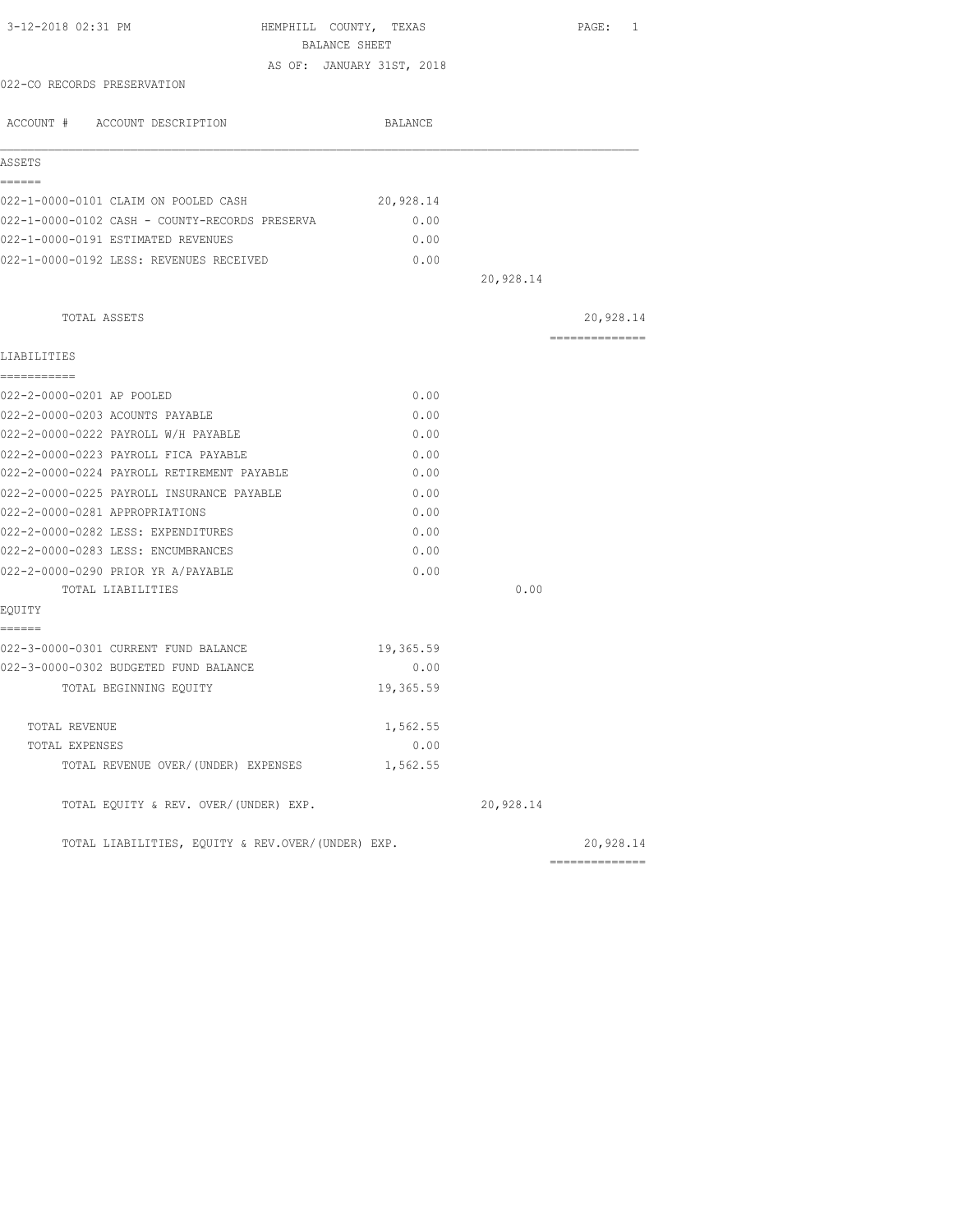|                                                   | BALANCE SHEET             |          |                            |
|---------------------------------------------------|---------------------------|----------|----------------------------|
|                                                   |                           |          |                            |
|                                                   | AS OF: JANUARY 31ST, 2018 |          |                            |
| 023-CLK'S RECORDS PRESERVE                        |                           |          |                            |
| ACCOUNT # ACCOUNT DESCRIPTION                     | BALANCE                   |          |                            |
| ASSETS                                            |                           |          |                            |
| ======<br>023-1-0000-0101 CLAIM ON POOLED CASH    | 5,248.50                  |          |                            |
| 023-1-0000-0102 CASH-CLK'S RECORD PRESERVATION    | 0.00                      |          |                            |
| 023-1-0000-0191 ESTIMATED REVENUES                | 0.00                      |          |                            |
| 023-1-0000-0192 LESS: REVENUES RECEIVED           | 0.00                      |          |                            |
|                                                   |                           | 5,248.50 |                            |
|                                                   |                           |          |                            |
| TOTAL ASSETS                                      |                           |          | 5,248.50<br>-------------- |
| LIABILITIES                                       |                           |          |                            |
| ===========                                       |                           |          |                            |
| 023-2-0000-0201 AP POOLED                         | 0.00                      |          |                            |
| 023-2-0000-0203 ACOUNTS PAYABLE                   | 0.00                      |          |                            |
| 023-2-0000-0222 WITHHOLDING PAYABLE               | 0.00                      |          |                            |
| 023-2-0000-0223 FICA PAYABLE                      | 0.00                      |          |                            |
| 023-2-0000-0224 PAYROLL RETIREMENT PAYABLE        | 0.00                      |          |                            |
| 023-2-0000-0225 PAYROLL INSURANCE PAYABLE         | 0.00                      |          |                            |
| 023-2-0000-0281 APPROPRIATIONS                    | 0.00                      |          |                            |
| 023-2-0000-0282 LESS: EXPENDITURES                | 0.00                      |          |                            |
| 023-2-0000-0283 LESS: ENCUMBRANCES                | 0.00                      |          |                            |
| 023-2-0000-0290 PRIOR YR A/PAYABLE                | 0.00                      |          |                            |
| TOTAL LIABILITIES                                 |                           | 0.00     |                            |
| EOUITY                                            |                           |          |                            |
| ======                                            |                           |          |                            |
| 023-3-0000-0301 CURRENT FUND BALANCE              | 4,910.02                  |          |                            |
| 023-3-0000-0302 BUDGETED FUND BALANCE             | 0.00                      |          |                            |
| TOTAL BEGINNING EQUITY                            | 4,910.02                  |          |                            |
| TOTAL REVENUE                                     | 338.48                    |          |                            |
| TOTAL EXPENSES                                    | 0.00                      |          |                            |
| TOTAL REVENUE OVER/(UNDER) EXPENSES               | 338.48                    |          |                            |
| TOTAL EQUITY & REV. OVER/(UNDER) EXP.             |                           | 5,248.50 |                            |
| TOTAL LIABILITIES, EQUITY & REV.OVER/(UNDER) EXP. |                           |          | 5,248.50                   |
|                                                   |                           |          | ==============             |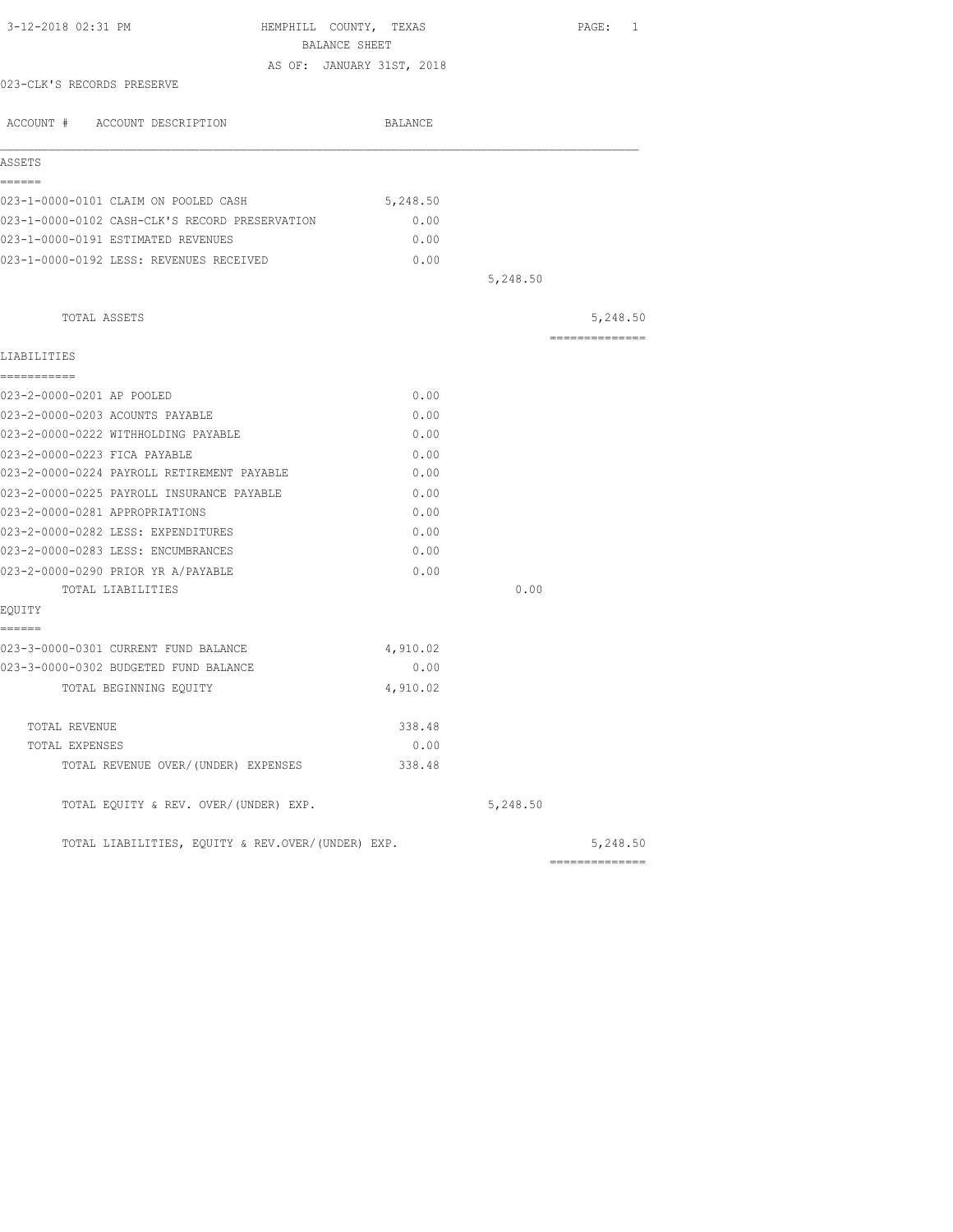| 3-12-2018 02:31 PM                                | HEMPHILL COUNTY, TEXAS<br>BALANCE SHEET |          | PAGE: 1        |
|---------------------------------------------------|-----------------------------------------|----------|----------------|
|                                                   | AS OF: JANUARY 31ST, 2018               |          |                |
| 024-JUSTICE COURT TECH FUND                       |                                         |          |                |
|                                                   |                                         |          |                |
| ACCOUNT # ACCOUNT DESCRIPTION                     | BALANCE                                 |          |                |
| ASSETS                                            |                                         |          |                |
| ------                                            |                                         |          |                |
| 024-1-0000-0101 CLAIM ON POOLED CASH              | 6, 356.21                               |          |                |
| 024-1-0000-0102 CASH -TECH FUND                   | 0.00                                    |          |                |
| 024-1-0000-0191 ESTIMATED REVENUES                | 0.00                                    |          |                |
| 024-1-0000-0192 LESS: REVENUES RECEIVED           | 0.00                                    |          |                |
|                                                   |                                         | 6,356.21 |                |
| TOTAL ASSETS                                      |                                         |          | 6,356.21       |
| LIABILITIES                                       |                                         |          | -------------- |
| -----------                                       |                                         |          |                |
| 024-2-0000-0201 AP POOLED                         | 0.00                                    |          |                |
| 024-2-0000-0203 ACCOUNTS PAYABLE                  | 0.00                                    |          |                |
| 024-2-0000-0222 PAYROLL W/H PAYABLE               | 0.00                                    |          |                |
| 024-2-0000-0223 PAYROLL FICA PAYABLE              | 0.00                                    |          |                |
| 024-2-0000-0224 PAYROLL RETIREMENT PAYABLE        | 0.00                                    |          |                |
| 024-2-0000-0225 PAYROLL INSURANCE PAYABLE         | 0.00                                    |          |                |
| 024-2-0000-0281 APPROPRIATIONS                    | 0.00                                    |          |                |
| 024-2-0000-0282 LESS: EXPENDITURES                | 0.00                                    |          |                |
| 024-2-0000-0283 LESS: ENCUMBRANCES                | 0.00                                    |          |                |
| 024-2-0000-0290 PRIOR YR A/PAYABLE                | 0.00                                    |          |                |
| TOTAL LIABILITIES                                 |                                         | 0.00     |                |
| EQUITY                                            |                                         |          |                |
| ======                                            |                                         |          |                |
| 024-3-0000-0301 CURRENT FUND BALANCE              | 5,618.88                                |          |                |
| 024-3-0000-0302 BUDGETED FUND BALANCE             | 0.00                                    |          |                |
| TOTAL BEGINNING EQUITY                            | 5,618.88                                |          |                |
| TOTAL REVENUE                                     | 737.33                                  |          |                |
| TOTAL EXPENSES                                    | 0.00                                    |          |                |
| TOTAL REVENUE OVER/(UNDER) EXPENSES               | 737.33                                  |          |                |
| TOTAL EQUITY & REV. OVER/(UNDER) EXP.             |                                         | 6,356.21 |                |
| TOTAL LIABILITIES, EQUITY & REV.OVER/(UNDER) EXP. |                                         |          | 6,356.21       |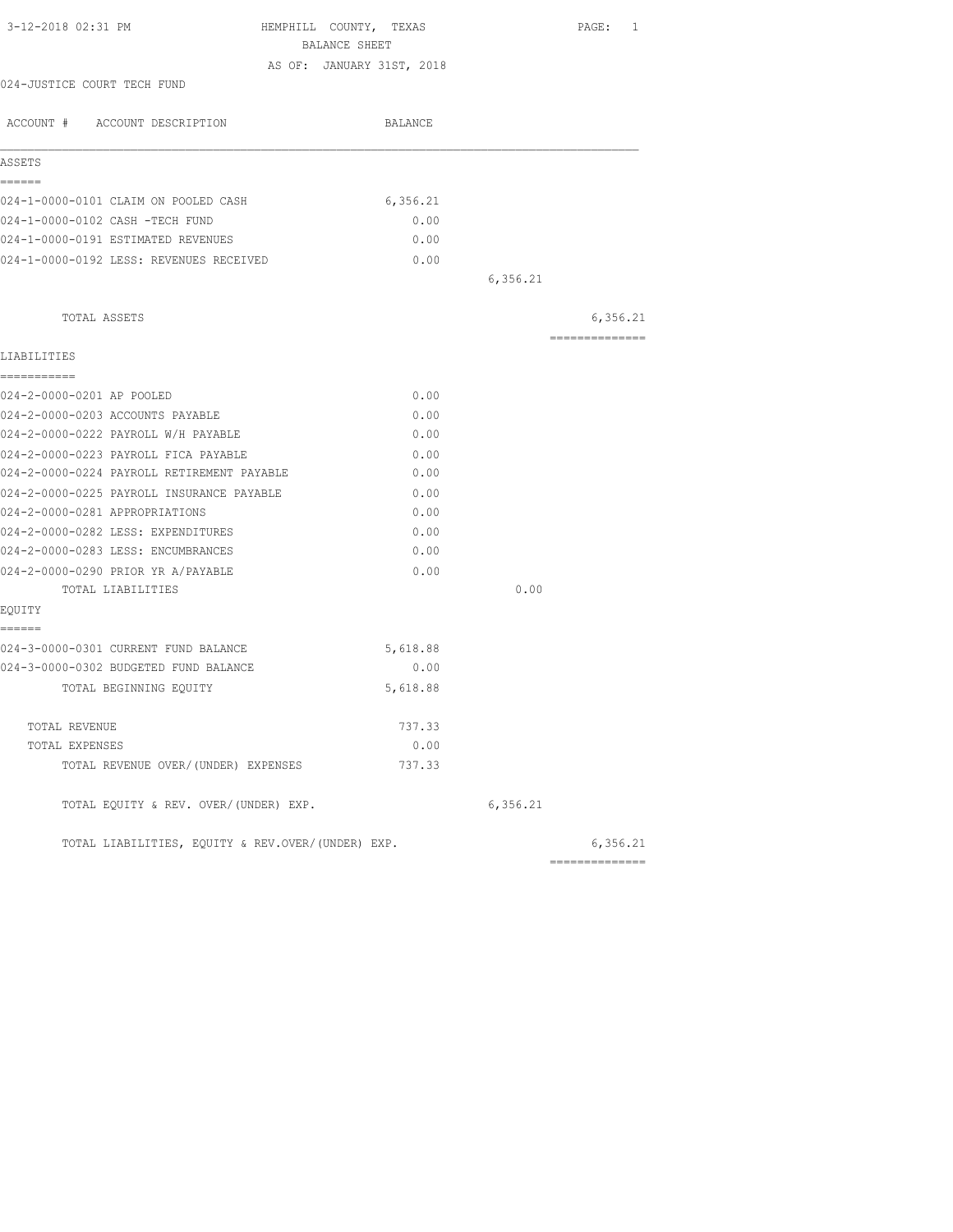| 3-12-2018 02:31 PM                                | HEMPHILL COUNTY, TEXAS    |        | PAGE: 1                                                                                                                                                                                                                                                                                                                                                                                                                                                                                |
|---------------------------------------------------|---------------------------|--------|----------------------------------------------------------------------------------------------------------------------------------------------------------------------------------------------------------------------------------------------------------------------------------------------------------------------------------------------------------------------------------------------------------------------------------------------------------------------------------------|
|                                                   | BALANCE SHEET             |        |                                                                                                                                                                                                                                                                                                                                                                                                                                                                                        |
|                                                   | AS OF: JANUARY 31ST, 2018 |        |                                                                                                                                                                                                                                                                                                                                                                                                                                                                                        |
| 026-CLERK'S TECH FUND                             |                           |        |                                                                                                                                                                                                                                                                                                                                                                                                                                                                                        |
| ACCOUNT # ACCOUNT DESCRIPTION                     | BALANCE                   |        |                                                                                                                                                                                                                                                                                                                                                                                                                                                                                        |
|                                                   |                           |        |                                                                                                                                                                                                                                                                                                                                                                                                                                                                                        |
| ASSETS                                            |                           |        |                                                                                                                                                                                                                                                                                                                                                                                                                                                                                        |
| ======<br>026-1-0000-0101 CLAIM ON POOLED CASH    | 436.95                    |        |                                                                                                                                                                                                                                                                                                                                                                                                                                                                                        |
| 026-1-0000-0102 CASH-CLERK'S TECH FUND            | 0.00                      |        |                                                                                                                                                                                                                                                                                                                                                                                                                                                                                        |
|                                                   |                           | 436.95 |                                                                                                                                                                                                                                                                                                                                                                                                                                                                                        |
|                                                   |                           |        |                                                                                                                                                                                                                                                                                                                                                                                                                                                                                        |
| TOTAL ASSETS                                      |                           |        | 436.95                                                                                                                                                                                                                                                                                                                                                                                                                                                                                 |
|                                                   |                           |        |                                                                                                                                                                                                                                                                                                                                                                                                                                                                                        |
| LIABILITIES                                       |                           |        |                                                                                                                                                                                                                                                                                                                                                                                                                                                                                        |
| ===========                                       |                           |        |                                                                                                                                                                                                                                                                                                                                                                                                                                                                                        |
| 026-2-0000-0201 AP POOLED                         | 0.00                      |        |                                                                                                                                                                                                                                                                                                                                                                                                                                                                                        |
| 026-2-0000-0203 ACCOUNTS PAYABLE                  | 0.00                      |        |                                                                                                                                                                                                                                                                                                                                                                                                                                                                                        |
| TOTAL LIABILITIES                                 |                           | 0.00   |                                                                                                                                                                                                                                                                                                                                                                                                                                                                                        |
| EQUITY<br>------                                  |                           |        |                                                                                                                                                                                                                                                                                                                                                                                                                                                                                        |
| 026-3-0000-0301 CURRENT FUND BALANCE              | 0.00                      |        |                                                                                                                                                                                                                                                                                                                                                                                                                                                                                        |
| TOTAL BEGINNING EQUITY                            | 0.00                      |        |                                                                                                                                                                                                                                                                                                                                                                                                                                                                                        |
| TOTAL REVENUE                                     | 436.95                    |        |                                                                                                                                                                                                                                                                                                                                                                                                                                                                                        |
| TOTAL EXPENSES                                    | 0.00                      |        |                                                                                                                                                                                                                                                                                                                                                                                                                                                                                        |
| TOTAL REVENUE OVER/(UNDER) EXPENSES               | 436.95                    |        |                                                                                                                                                                                                                                                                                                                                                                                                                                                                                        |
| TOTAL EQUITY & REV. OVER/(UNDER) EXP.             |                           | 436.95 |                                                                                                                                                                                                                                                                                                                                                                                                                                                                                        |
| TOTAL LIABILITIES, EQUITY & REV.OVER/(UNDER) EXP. |                           |        | 436.95                                                                                                                                                                                                                                                                                                                                                                                                                                                                                 |
|                                                   |                           |        | $\begin{array}{cccccccccccccc} \multicolumn{2}{c}{} & \multicolumn{2}{c}{} & \multicolumn{2}{c}{} & \multicolumn{2}{c}{} & \multicolumn{2}{c}{} & \multicolumn{2}{c}{} & \multicolumn{2}{c}{} & \multicolumn{2}{c}{} & \multicolumn{2}{c}{} & \multicolumn{2}{c}{} & \multicolumn{2}{c}{} & \multicolumn{2}{c}{} & \multicolumn{2}{c}{} & \multicolumn{2}{c}{} & \multicolumn{2}{c}{} & \multicolumn{2}{c}{} & \multicolumn{2}{c}{} & \multicolumn{2}{c}{} & \multicolumn{2}{c}{} & \$ |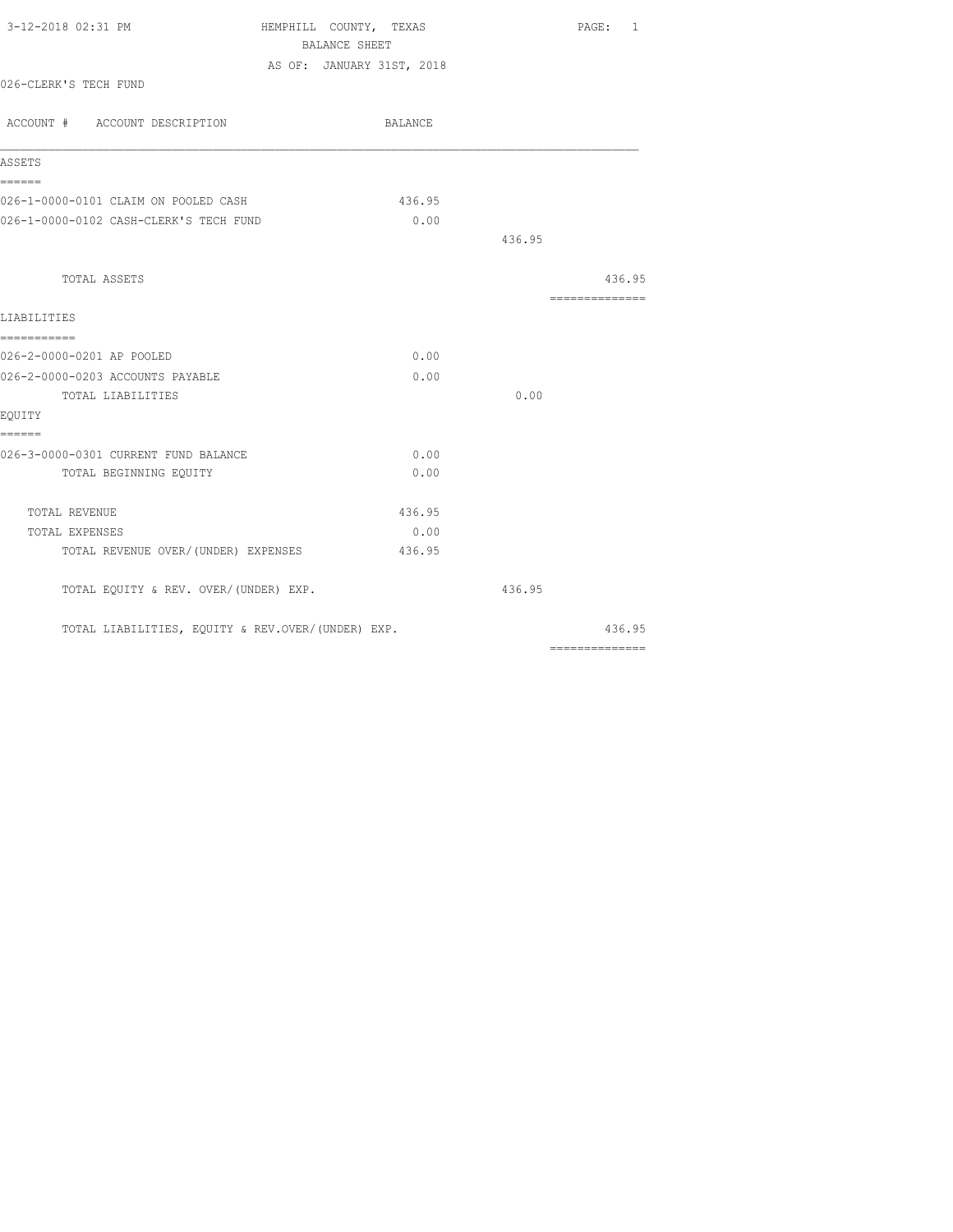| 3-12-2018 02:31 PM                                | HEMPHILL COUNTY, TEXAS    | PAGE: 1        |
|---------------------------------------------------|---------------------------|----------------|
|                                                   | BALANCE SHEET             |                |
|                                                   | AS OF: JANUARY 31ST, 2018 |                |
| 029-PRETRIAL INTERVENTION FUN                     |                           |                |
| ACCOUNT # ACCOUNT DESCRIPTION                     | BALANCE                   |                |
| ASSETS                                            |                           |                |
| ------                                            |                           |                |
| 029-1-0000-0101 CLAIM ON POOLED CASH              | 1,500.00                  |                |
| 029-1-0000-0102 CASH -PRETRIAL INTERVENTION       | 0.00                      |                |
| 029-1-0000-0191 ESTIMATED REVENUES                | 0.00                      |                |
| 029-1-0000-0192 LESS: REVENUES RECEIVED           | 0.00                      |                |
|                                                   |                           | 1,500.00       |
| TOTAL ASSETS                                      |                           | 1,500.00       |
| LIABILITIES                                       |                           | ============== |
| -----------                                       |                           |                |
| 029-2-0000-0201 AP POOLED                         | 0.00                      |                |
| 029-2-0000-0203 ACCOUNTS PAYABLE                  | 0.00                      |                |
| 029-2-0000-0281 APPROPRIATIONS                    | 0.00                      |                |
| 029-2-0000-0282 LESS: EXPENDITURES                | 0.00                      |                |
| 029-2-0000-0283 LESS: ENCUMBRANCES                | 0.00                      |                |
| 029-2-0000-0290 PRIOR YR A/PAYABLE                | 0.00                      |                |
| TOTAL LIABILITIES                                 |                           | 0.00           |
| EOUITY                                            |                           |                |
| ------<br>029-3-0000-0301 CURRENT FUND BALANCE    | 500.00                    |                |
| 029-3-0000-0302 BUDGETED FUND BALANCE             | 0.00                      |                |
| TOTAL BEGINNING EOUITY                            | 500.00                    |                |
| TOTAL REVENUE                                     | 1,000.00                  |                |
| TOTAL EXPENSES                                    | 0.00                      |                |
| TOTAL REVENUE OVER/(UNDER) EXPENSES               | 1,000.00                  |                |
| TOTAL EQUITY & REV. OVER/(UNDER) EXP.             |                           | 1,500.00       |
| TOTAL LIABILITIES, EQUITY & REV.OVER/(UNDER) EXP. |                           | 1,500.00       |
|                                                   |                           |                |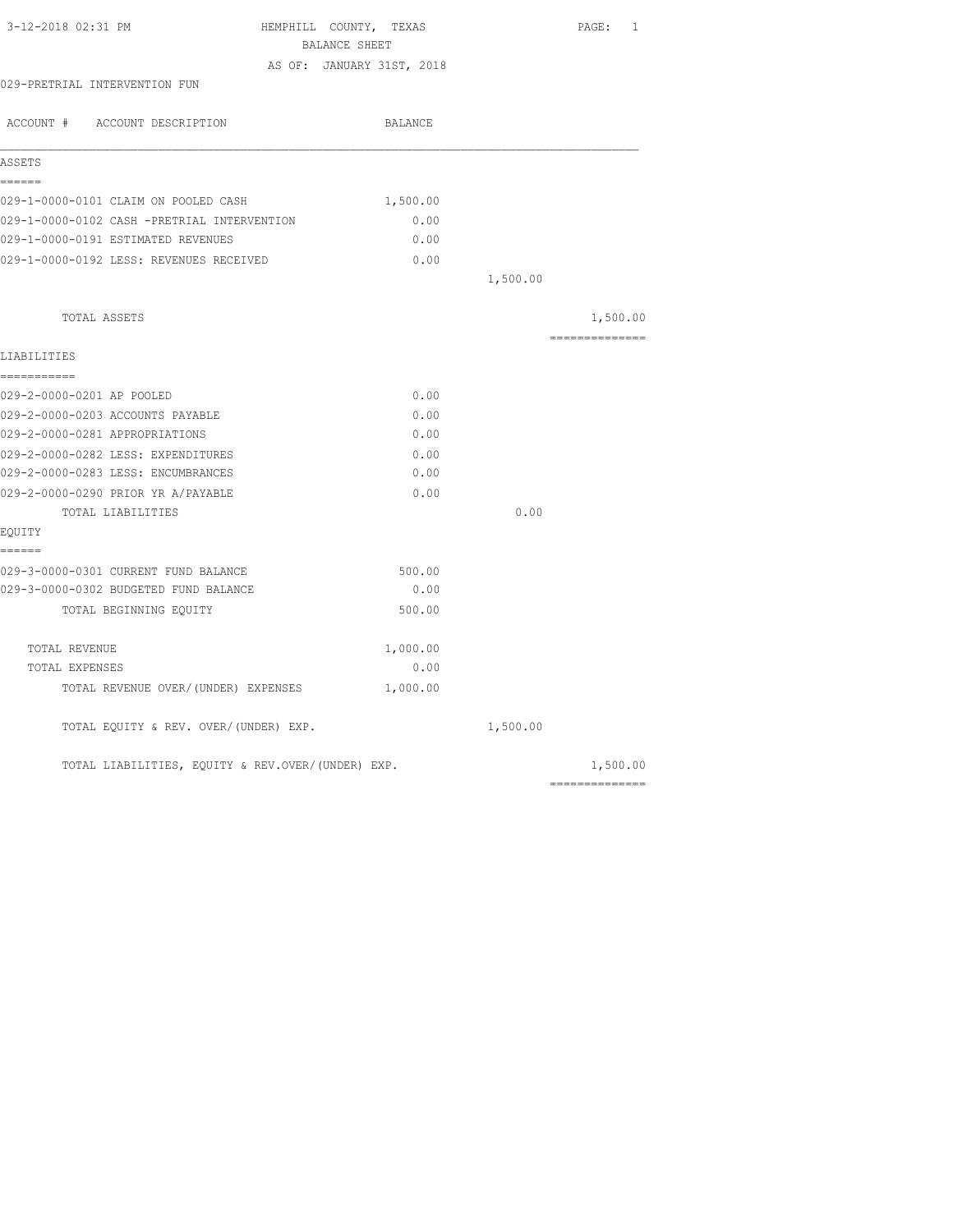| 3-12-2018 02:31 PM                                | HEMPHILL COUNTY, TEXAS<br>BALANCE SHEET | PAGE: 1                                                                                                                                                                                                                                                                                                                                                                                                                                                                                |
|---------------------------------------------------|-----------------------------------------|----------------------------------------------------------------------------------------------------------------------------------------------------------------------------------------------------------------------------------------------------------------------------------------------------------------------------------------------------------------------------------------------------------------------------------------------------------------------------------------|
|                                                   | AS OF: JANUARY 31ST, 2018               |                                                                                                                                                                                                                                                                                                                                                                                                                                                                                        |
| 032-CHK COLLECTION/CO ATTY                        |                                         |                                                                                                                                                                                                                                                                                                                                                                                                                                                                                        |
| ACCOUNT # ACCOUNT DESCRIPTION                     | BALANCE                                 |                                                                                                                                                                                                                                                                                                                                                                                                                                                                                        |
| ASSETS                                            |                                         |                                                                                                                                                                                                                                                                                                                                                                                                                                                                                        |
| ======<br>032-1-0000-0101 CLAIM ON POOLED CASH    | 17,870.88                               |                                                                                                                                                                                                                                                                                                                                                                                                                                                                                        |
| 032-1-0000-0102 CASH - CHECK COLLECTION/CO ATT    | 0.00                                    |                                                                                                                                                                                                                                                                                                                                                                                                                                                                                        |
| 032-1-0000-0103 PETTY CASH                        | 0.00                                    |                                                                                                                                                                                                                                                                                                                                                                                                                                                                                        |
| 032-1-0000-0105 PETTY CASH-CO ATTY                | 100.00                                  |                                                                                                                                                                                                                                                                                                                                                                                                                                                                                        |
| 032-1-0000-0191 ESTIMATED REVENUES                | 0.00                                    |                                                                                                                                                                                                                                                                                                                                                                                                                                                                                        |
| 032-1-0000-0192 LESS: REVENUES RECEIVED           | 0.00                                    |                                                                                                                                                                                                                                                                                                                                                                                                                                                                                        |
|                                                   |                                         | 17,970.88                                                                                                                                                                                                                                                                                                                                                                                                                                                                              |
| TOTAL ASSETS                                      |                                         | 17,970.88                                                                                                                                                                                                                                                                                                                                                                                                                                                                              |
| LIABILITIES                                       |                                         | $\begin{array}{cccccccccc} \multicolumn{2}{c}{} & \multicolumn{2}{c}{} & \multicolumn{2}{c}{} & \multicolumn{2}{c}{} & \multicolumn{2}{c}{} & \multicolumn{2}{c}{} & \multicolumn{2}{c}{} & \multicolumn{2}{c}{} & \multicolumn{2}{c}{} & \multicolumn{2}{c}{} & \multicolumn{2}{c}{} & \multicolumn{2}{c}{} & \multicolumn{2}{c}{} & \multicolumn{2}{c}{} & \multicolumn{2}{c}{} & \multicolumn{2}{c}{} & \multicolumn{2}{c}{} & \multicolumn{2}{c}{} & \multicolumn{2}{c}{} & \mult$ |
| ===========<br>032-2-0000-0201 AP POOLED          | 0.00                                    |                                                                                                                                                                                                                                                                                                                                                                                                                                                                                        |
| 032-2-0000-0203 ACCOUNTS PAYABLE                  | 0.00                                    |                                                                                                                                                                                                                                                                                                                                                                                                                                                                                        |
| 032-2-0000-0281 APPROPRIATIONS                    | 0.00                                    |                                                                                                                                                                                                                                                                                                                                                                                                                                                                                        |
| 032-2-0000-0282 LESS: EXPENDITURES                | 0.00                                    |                                                                                                                                                                                                                                                                                                                                                                                                                                                                                        |
| 032-2-0000-0283 LESS: ENCUMBRANCES                | 0.00                                    |                                                                                                                                                                                                                                                                                                                                                                                                                                                                                        |
| 032-2-0000-0290 PRIOR YR A/PAYABLE                | 0.00                                    |                                                                                                                                                                                                                                                                                                                                                                                                                                                                                        |
| TOTAL LIABILITIES                                 |                                         | 0.00                                                                                                                                                                                                                                                                                                                                                                                                                                                                                   |
| EQUITY<br>------                                  |                                         |                                                                                                                                                                                                                                                                                                                                                                                                                                                                                        |
| 032-3-0000-0301 CURRENT FUND BALANCE              | 17,805.88                               |                                                                                                                                                                                                                                                                                                                                                                                                                                                                                        |
| 032-3-0000-0302 BUDGETED FUND BALANCE             | 0.00                                    |                                                                                                                                                                                                                                                                                                                                                                                                                                                                                        |
| TOTAL BEGINNING EQUITY                            | 17,805.88                               |                                                                                                                                                                                                                                                                                                                                                                                                                                                                                        |
| TOTAL REVENUE                                     | 165.00                                  |                                                                                                                                                                                                                                                                                                                                                                                                                                                                                        |
| TOTAL EXPENSES                                    | 0.00                                    |                                                                                                                                                                                                                                                                                                                                                                                                                                                                                        |
| TOTAL REVENUE OVER/ (UNDER) EXPENSES              | 165.00                                  |                                                                                                                                                                                                                                                                                                                                                                                                                                                                                        |
| TOTAL EQUITY & REV. OVER/(UNDER) EXP.             |                                         | 17,970.88                                                                                                                                                                                                                                                                                                                                                                                                                                                                              |
| TOTAL LIABILITIES, EQUITY & REV.OVER/(UNDER) EXP. |                                         | 17,970.88                                                                                                                                                                                                                                                                                                                                                                                                                                                                              |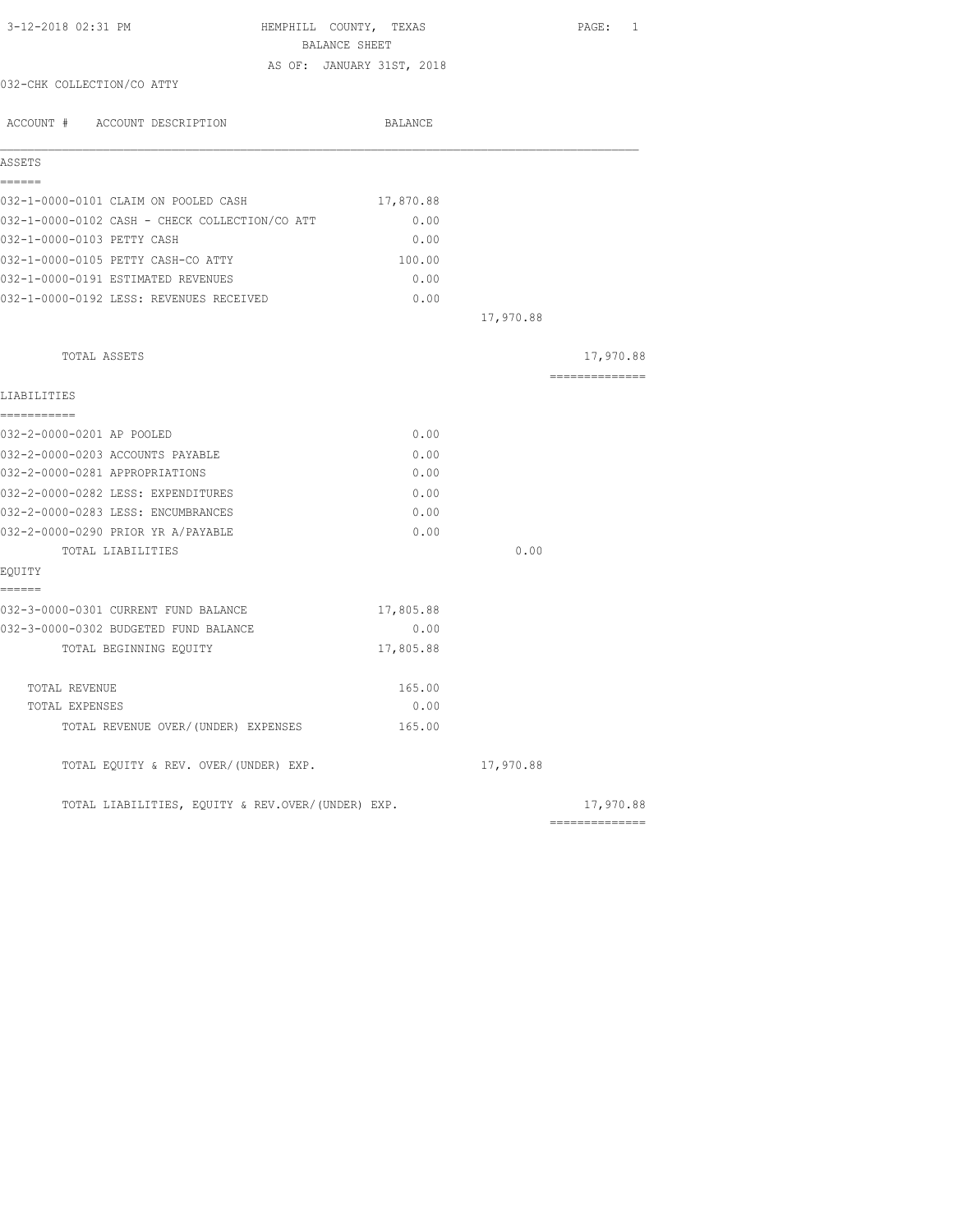| 3-12-2018 02:31 PM<br>HEMPHILL COUNTY, TEXAS<br>BALANCE SHEET |                           |          | PAGE: 1         |
|---------------------------------------------------------------|---------------------------|----------|-----------------|
|                                                               | AS OF: JANUARY 31ST, 2018 |          |                 |
| 036-ANNUAL LEOSE/LAW                                          |                           |          |                 |
| ACCOUNT # ACCOUNT DESCRIPTION                                 | BALANCE                   |          |                 |
| ASSETS                                                        |                           |          |                 |
| ======                                                        |                           |          |                 |
| 036-1-0000-0101 CLAIM ON POOLED CASH                          | 9,080.70                  |          |                 |
| 036-1-0000-0102 CASH - ANNUAL LEOSE/LAW                       | 0.00                      |          |                 |
| 036-1-0000-0191 ESTIMATED REVENUES                            | 0.00                      |          |                 |
| 036-1-0000-0192 LESS: REVENUES RECEIVED                       | 0.00                      |          |                 |
|                                                               |                           | 9,080.70 |                 |
| TOTAL ASSETS                                                  |                           |          | 9,080.70        |
| LIABILITIES                                                   |                           |          | =============== |
| ===========                                                   |                           |          |                 |
| 036-2-0000-0201 AP POOLED                                     | 0.00                      |          |                 |
| 036-2-0000-0203 ACOUNTS PAYABLE                               | 0.00                      |          |                 |
| 036-2-0000-0222 PAYROLL W/H PAYABLE                           | 0.00                      |          |                 |
| 036-2-0000-0223 PAYROLL FICA PAYABLE                          | 0.00                      |          |                 |
| 036-2-0000-0224 PAYROLL RETIREMENT PAYABLE                    | 0.00                      |          |                 |
| 036-2-0000-0225 PAYROLL INSURANCE PAYABLE                     | 0.00                      |          |                 |
| 036-2-0000-0281 APPROPRIATIONS                                | 0.00                      |          |                 |
| 036-2-0000-0282 LESS: EXPENDITURES                            | 0.00                      |          |                 |
| 036-2-0000-0283 LESS: ENCUMBRANCES                            | 0.00                      |          |                 |
| 036-2-0000-0290 PRIOR YR A/PAYABLE                            | 0.00                      |          |                 |
| TOTAL LIABILITIES                                             |                           | 0.00     |                 |
| EQUITY<br>======                                              |                           |          |                 |
| 036-3-0000-0301 CURRENT FUND BALANCE                          | 9,080.70                  |          |                 |
| 036-3-0000-0302 BUDGETED FUND BALANCE                         | 0.00                      |          |                 |
| TOTAL BEGINNING EQUITY                                        | 9,080.70                  |          |                 |
| TOTAL REVENUE                                                 | 0.00                      |          |                 |
| TOTAL EXPENSES                                                | 0.00                      |          |                 |
| TOTAL REVENUE OVER/(UNDER) EXPENSES                           | 0.00                      |          |                 |
| TOTAL EQUITY & REV. OVER/(UNDER) EXP.                         |                           | 9,080.70 |                 |
| TOTAL LIABILITIES, EQUITY & REV.OVER/(UNDER) EXP.             |                           |          | 9,080.70        |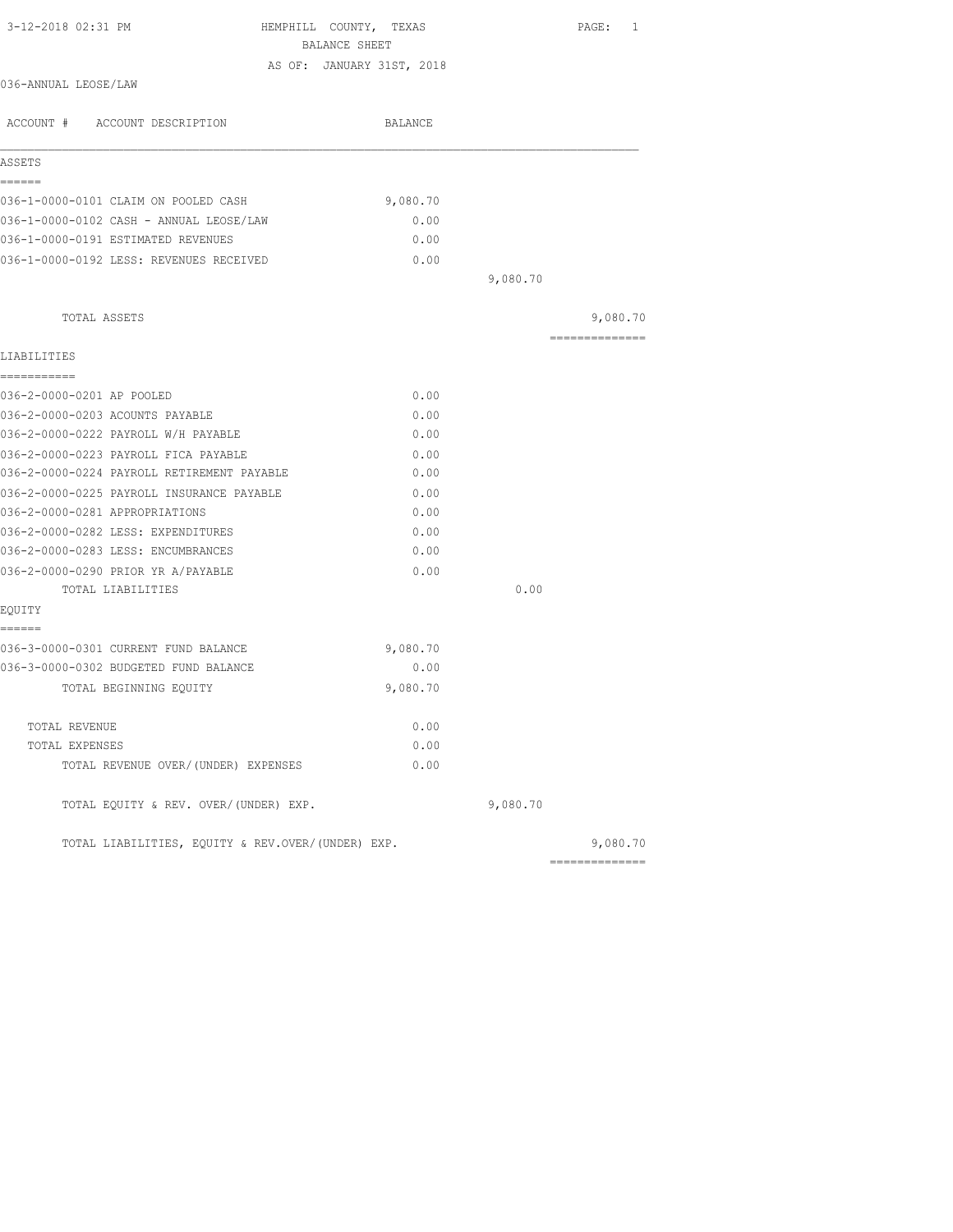| 3-12-2018 02:31 PM                                | HEMPHILL COUNTY, TEXAS<br>BALANCE SHEET |           | PAGE: 1        |
|---------------------------------------------------|-----------------------------------------|-----------|----------------|
|                                                   | AS OF: JANUARY 31ST, 2018               |           |                |
| 046-SCAAP                                         |                                         |           |                |
| ACCOUNT # ACCOUNT DESCRIPTION                     | BALANCE                                 |           |                |
| ASSETS                                            |                                         |           |                |
| ------<br>046-1-0000-0101 CLAIM ON POOLED CASH    | 65,265.58                               |           |                |
| 046-1-0000-0102 CASH - SCAAP                      | 0.00                                    |           |                |
| 046-1-0000-0191 ESTIMATED REVENUES                | 0.00                                    |           |                |
| 046-1-0000-0192 LESS: REVENUES RECEIVED           | 0.00                                    |           |                |
|                                                   |                                         | 65,265.58 |                |
| TOTAL ASSETS                                      |                                         |           | 65,265.58      |
| LIABILITIES                                       |                                         |           | ============== |
| -----------                                       |                                         |           |                |
| 046-2-0000-0201 AP POOLED                         | 0.00                                    |           |                |
| 046-2-0000-0203 ACOUNTS PAYABLE                   | 0.00                                    |           |                |
| 046-2-0000-0222 PAYROLL W/H PAYABLE               | 0.00                                    |           |                |
| 046-2-0000-0223 PAYROLL FICA PAYABLE              | 0.00                                    |           |                |
| 046-2-0000-0224 PAYROLL RETIREMENT PAYABLE        | 0.00                                    |           |                |
| 046-2-0000-0225 PAYROLL INSURANCE PAYABLE         | 0.00                                    |           |                |
| 046-2-0000-0281 APPROPRIATIONS                    | 0.00                                    |           |                |
| 046-2-0000-0282 LESS: EXPENDITURES                | 0.00                                    |           |                |
| 046-2-0000-0283 LESS: ENCUMBRANCES                | 0.00                                    |           |                |
| TOTAL LIABILITIES<br>EQUITY                       |                                         | 0.00      |                |
| ======<br>046-3-0000-0301 CURRENT FUND BALANCE    | 65,265.58                               |           |                |
| 046-3-0000-0302 BUDGETED FUND BALANCE             | 0.00                                    |           |                |
| TOTAL BEGINNING EQUITY                            | 65,265.58                               |           |                |
| TOTAL REVENUE                                     | 0.00                                    |           |                |
| TOTAL EXPENSES                                    | 0.00                                    |           |                |
| TOTAL REVENUE OVER/(UNDER) EXPENSES               | 0.00                                    |           |                |
| TOTAL EQUITY & REV. OVER/(UNDER) EXP.             |                                         | 65,265.58 |                |
| TOTAL LIABILITIES, EQUITY & REV.OVER/(UNDER) EXP. |                                         |           | 65,265.58      |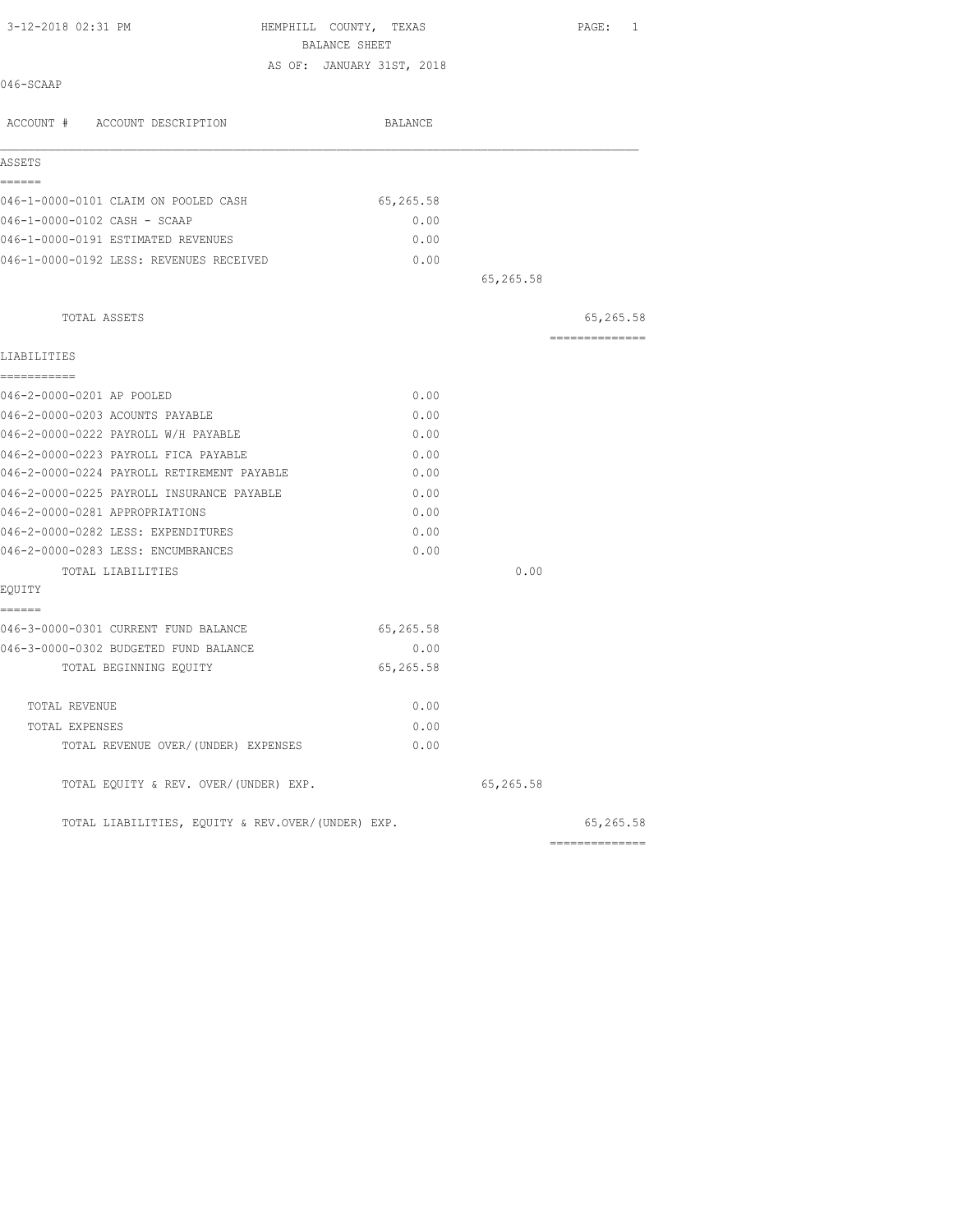| 3-12-2018 02:31 PM                                | HEMPHILL COUNTY, TEXAS    | PAGE: 1                                                                                                                                                                                                                                                                                                                                                                                                                                                                                |
|---------------------------------------------------|---------------------------|----------------------------------------------------------------------------------------------------------------------------------------------------------------------------------------------------------------------------------------------------------------------------------------------------------------------------------------------------------------------------------------------------------------------------------------------------------------------------------------|
|                                                   | <b>BALANCE SHEET</b>      |                                                                                                                                                                                                                                                                                                                                                                                                                                                                                        |
|                                                   | AS OF: JANUARY 31ST, 2018 |                                                                                                                                                                                                                                                                                                                                                                                                                                                                                        |
| 047-SHERIFF COMMISSARY                            |                           |                                                                                                                                                                                                                                                                                                                                                                                                                                                                                        |
| ACCOUNT # ACCOUNT DESCRIPTION                     | BALANCE                   |                                                                                                                                                                                                                                                                                                                                                                                                                                                                                        |
| ASSETS                                            |                           |                                                                                                                                                                                                                                                                                                                                                                                                                                                                                        |
| ------<br>047-1-0000-0101 SHERIFF COMMISSARY      | 12,971.52                 |                                                                                                                                                                                                                                                                                                                                                                                                                                                                                        |
| 047-1-0000-0102 CASH-SHERIFF COMMISSARY           | 0.00                      |                                                                                                                                                                                                                                                                                                                                                                                                                                                                                        |
|                                                   |                           | 12,971.52                                                                                                                                                                                                                                                                                                                                                                                                                                                                              |
| <b>TOTAL ASSETS</b>                               |                           | 12,971.52                                                                                                                                                                                                                                                                                                                                                                                                                                                                              |
|                                                   |                           | $\begin{array}{cccccccccccccc} \multicolumn{2}{c}{} & \multicolumn{2}{c}{} & \multicolumn{2}{c}{} & \multicolumn{2}{c}{} & \multicolumn{2}{c}{} & \multicolumn{2}{c}{} & \multicolumn{2}{c}{} & \multicolumn{2}{c}{} & \multicolumn{2}{c}{} & \multicolumn{2}{c}{} & \multicolumn{2}{c}{} & \multicolumn{2}{c}{} & \multicolumn{2}{c}{} & \multicolumn{2}{c}{} & \multicolumn{2}{c}{} & \multicolumn{2}{c}{} & \multicolumn{2}{c}{} & \multicolumn{2}{c}{} & \multicolumn{2}{c}{} & \$ |
| EOUITY<br>======                                  |                           |                                                                                                                                                                                                                                                                                                                                                                                                                                                                                        |
| 047-3-0000-0301 SHERIFF COMMISSARY                | 12,971.52                 |                                                                                                                                                                                                                                                                                                                                                                                                                                                                                        |
| TOTAL BEGINNING EQUITY                            | 12,971.52                 |                                                                                                                                                                                                                                                                                                                                                                                                                                                                                        |
| TOTAL REVENUE                                     | 0.00                      |                                                                                                                                                                                                                                                                                                                                                                                                                                                                                        |
| TOTAL EXPENSES                                    | 0.00                      |                                                                                                                                                                                                                                                                                                                                                                                                                                                                                        |
| TOTAL REVENUE OVER/(UNDER) EXPENSES               | 0.00                      |                                                                                                                                                                                                                                                                                                                                                                                                                                                                                        |
| TOTAL EQUITY & REV. OVER/(UNDER) EXP.             |                           | 12,971.52                                                                                                                                                                                                                                                                                                                                                                                                                                                                              |
| TOTAL LIABILITIES, EQUITY & REV.OVER/(UNDER) EXP. |                           | 12,971.52                                                                                                                                                                                                                                                                                                                                                                                                                                                                              |
|                                                   |                           | $\begin{array}{cccccccccccccc} \multicolumn{2}{c}{} & \multicolumn{2}{c}{} & \multicolumn{2}{c}{} & \multicolumn{2}{c}{} & \multicolumn{2}{c}{} & \multicolumn{2}{c}{} & \multicolumn{2}{c}{} & \multicolumn{2}{c}{} & \multicolumn{2}{c}{} & \multicolumn{2}{c}{} & \multicolumn{2}{c}{} & \multicolumn{2}{c}{} & \multicolumn{2}{c}{} & \multicolumn{2}{c}{} & \multicolumn{2}{c}{} & \multicolumn{2}{c}{} & \multicolumn{2}{c}{} & \multicolumn{2}{c}{} & \multicolumn{2}{c}{} & \$ |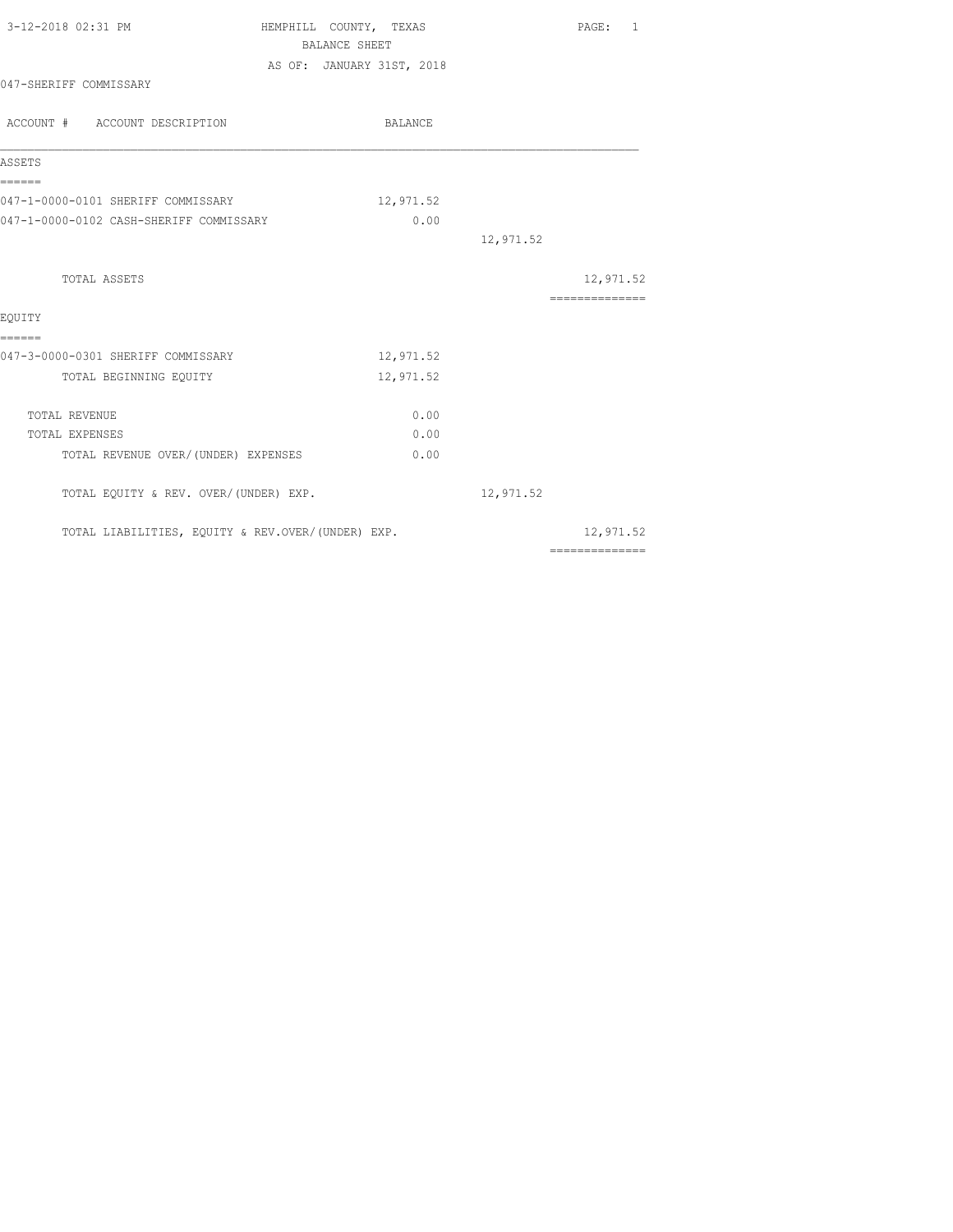| 3-12-2018 02:31 PM            | COUNTY, TEXAS<br>HEMPHILL |          | PAGE:    | $\overline{1}$ |
|-------------------------------|---------------------------|----------|----------|----------------|
|                               | BALANCE SHEET             |          |          |                |
|                               | AS OF: JANUARY 31ST, 2018 |          |          |                |
| 048-SHERIFF SEIZURE           |                           |          |          |                |
|                               |                           |          |          |                |
| ACCOUNT # ACCOUNT DESCRIPTION | BALANCE                   |          |          |                |
|                               |                           |          |          |                |
| ASSETS                        |                           |          |          |                |
| ______                        |                           |          |          |                |
| 048-1-0000-0102 CASH          | 3,810.33                  |          |          |                |
|                               |                           | 3,810.33 |          |                |
|                               |                           |          |          |                |
| TOTAL ASSETS                  |                           |          | 3,810.33 |                |
|                               |                           |          |          |                |

| EQUITY                                            |          |          |          |
|---------------------------------------------------|----------|----------|----------|
|                                                   |          |          |          |
| 048-3-0000-0301 FUND BALANCE                      | 3,810.33 |          |          |
| TOTAL BEGINNING EQUITY                            | 3,810.33 |          |          |
| TOTAL REVENUE                                     | 0.00     |          |          |
| TOTAL EXPENSES                                    | 0.00     |          |          |
| TOTAL REVENUE OVER/(UNDER) EXPENSES               | 0.00     |          |          |
| TOTAL EQUITY & REV. OVER/(UNDER) EXP.             |          | 3,810.33 |          |
| TOTAL LIABILITIES, EQUITY & REV.OVER/(UNDER) EXP. |          |          | 3,810.33 |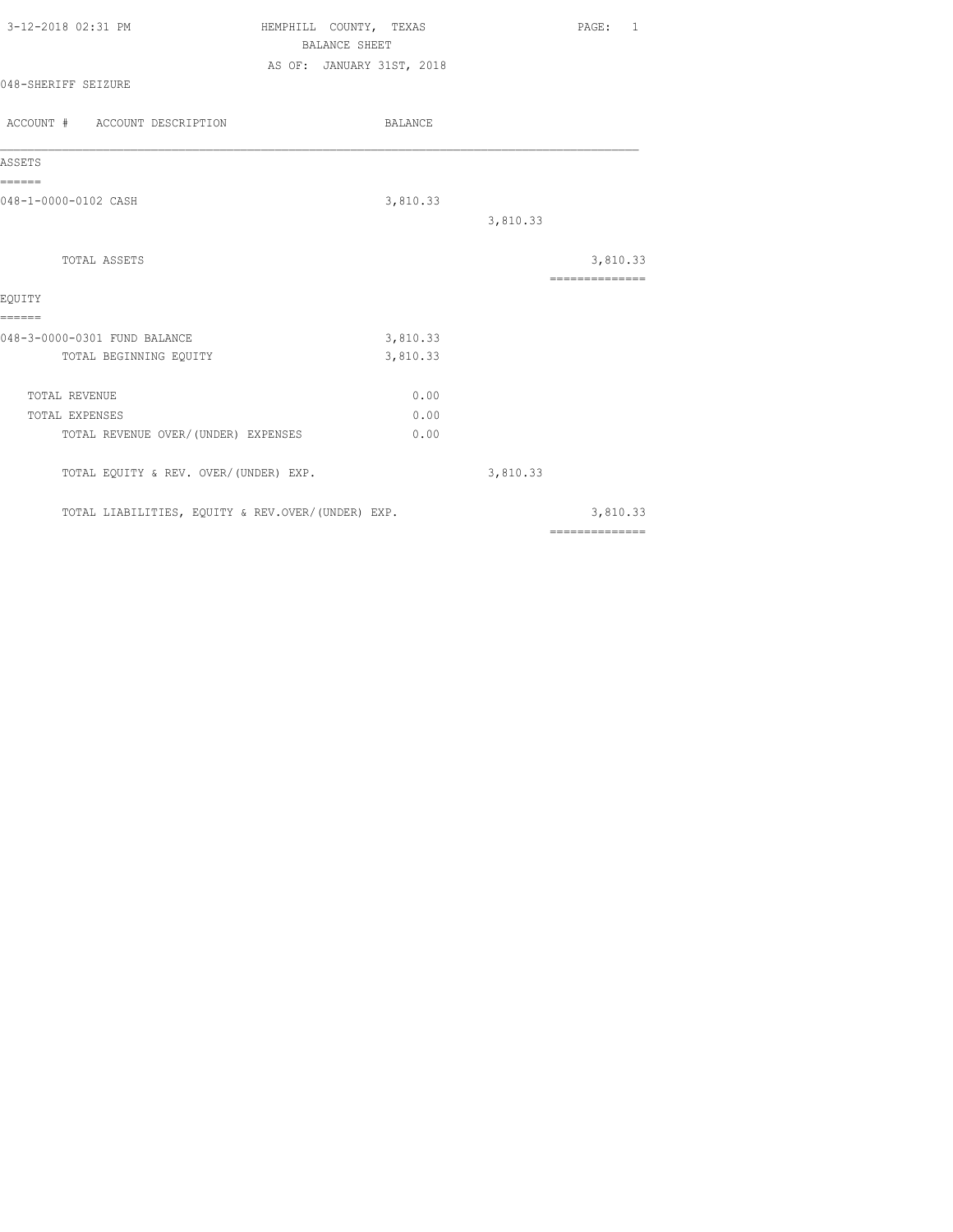| 3-12-2018 02:31 PM | HEMPHILL COUNTY, TEXAS    | PAGE: 1 |
|--------------------|---------------------------|---------|
|                    | BALANCE SHEET             |         |
|                    | AS OF: JANUARY 31ST, 2018 |         |
| 055-BROWN REWARD   |                           |         |

| ACCOUNT # ACCOUNT DESCRIPTION                     | BALANCE |      |                                                                                                                                                                                                                                                                                                                                                                                                                                                                                                |
|---------------------------------------------------|---------|------|------------------------------------------------------------------------------------------------------------------------------------------------------------------------------------------------------------------------------------------------------------------------------------------------------------------------------------------------------------------------------------------------------------------------------------------------------------------------------------------------|
| ASSETS                                            |         |      |                                                                                                                                                                                                                                                                                                                                                                                                                                                                                                |
| ======<br>055-1-0000-0102 CASH-BROWN REWARD       | 0.00    |      |                                                                                                                                                                                                                                                                                                                                                                                                                                                                                                |
|                                                   |         | 0.00 |                                                                                                                                                                                                                                                                                                                                                                                                                                                                                                |
| TOTAL ASSETS                                      |         |      | 0.00<br>$\begin{array}{cccccccccccccc} \multicolumn{2}{c}{} & \multicolumn{2}{c}{} & \multicolumn{2}{c}{} & \multicolumn{2}{c}{} & \multicolumn{2}{c}{} & \multicolumn{2}{c}{} & \multicolumn{2}{c}{} & \multicolumn{2}{c}{} & \multicolumn{2}{c}{} & \multicolumn{2}{c}{} & \multicolumn{2}{c}{} & \multicolumn{2}{c}{} & \multicolumn{2}{c}{} & \multicolumn{2}{c}{} & \multicolumn{2}{c}{} & \multicolumn{2}{c}{} & \multicolumn{2}{c}{} & \multicolumn{2}{c}{} & \multicolumn{2}{c}{} & \$ |
| LIABILITIES                                       |         |      |                                                                                                                                                                                                                                                                                                                                                                                                                                                                                                |
| ===========<br>055-2-0000-0203 ACCOUNTS PAYABLE   | 0.00    |      |                                                                                                                                                                                                                                                                                                                                                                                                                                                                                                |
| TOTAL LIABILITIES                                 |         | 0.00 |                                                                                                                                                                                                                                                                                                                                                                                                                                                                                                |
| EQUITY<br>======                                  |         |      |                                                                                                                                                                                                                                                                                                                                                                                                                                                                                                |
| 055-3-0000-0301 CURRENT FUND BALANCE              | 0.00    |      |                                                                                                                                                                                                                                                                                                                                                                                                                                                                                                |
| TOTAL BEGINNING EQUITY                            | 0.00    |      |                                                                                                                                                                                                                                                                                                                                                                                                                                                                                                |
| <b>TOTAL REVENUE</b>                              | 0.00    |      |                                                                                                                                                                                                                                                                                                                                                                                                                                                                                                |
| TOTAL EXPENSES                                    | 0.00    |      |                                                                                                                                                                                                                                                                                                                                                                                                                                                                                                |
| TOTAL REVENUE OVER/(UNDER) EXPENSES               | 0.00    |      |                                                                                                                                                                                                                                                                                                                                                                                                                                                                                                |
| TOTAL EQUITY & REV. OVER/(UNDER) EXP.             |         | 0.00 |                                                                                                                                                                                                                                                                                                                                                                                                                                                                                                |
| TOTAL LIABILITIES, EQUITY & REV.OVER/(UNDER) EXP. |         |      | 0.00                                                                                                                                                                                                                                                                                                                                                                                                                                                                                           |
|                                                   |         |      | ==============                                                                                                                                                                                                                                                                                                                                                                                                                                                                                 |